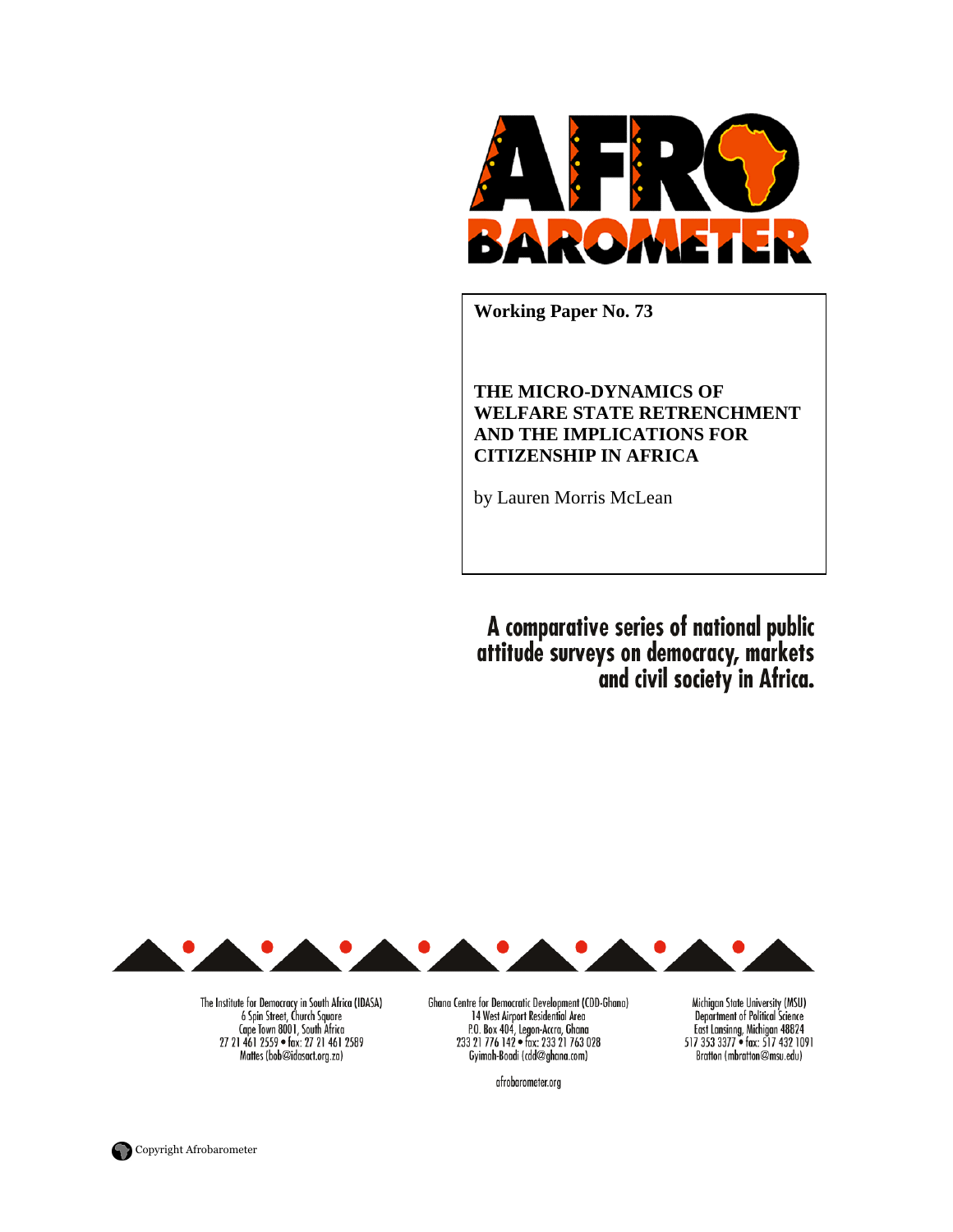# **AFROBAROMETER WORKING PAPERS**

**Working Paper No. 73** 

# **THE MICRO-DYNAMICS OF WELFARE STATE RETRENCHMENT AND THE IMPLICATIONS FOR CITIZENSHIP IN AFRICA**

by Lauren Morris McLean

 **September 2007** 

Lauren Morris McLean is Assistant Professor in the Department of Political Science at Indiana University.

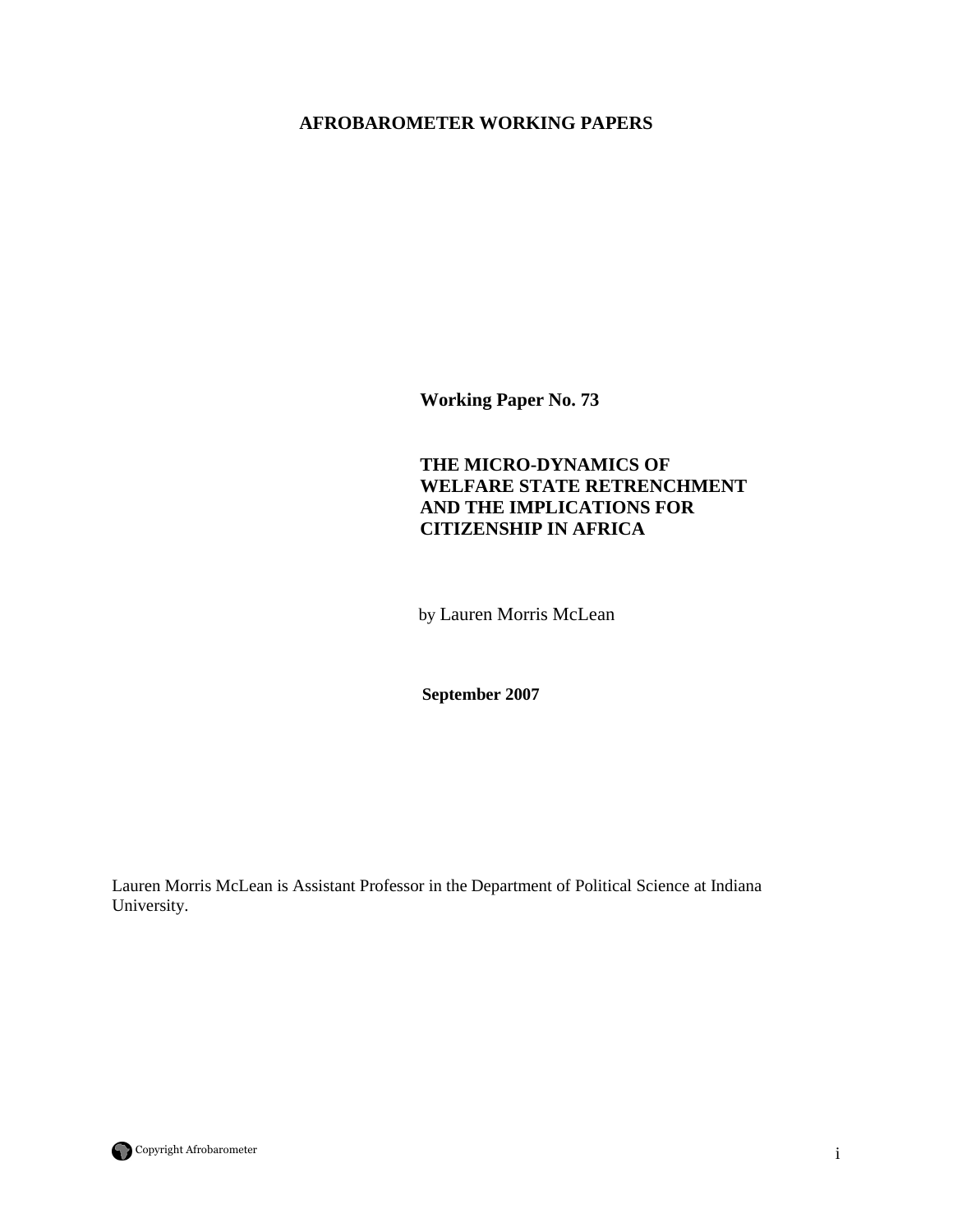## AFROBAROMETER WORKING PAPERS

Editors: Michael Bratton, E. Gyimah-Boadi, and Robert Mattes

Managing Editor: Carolyn Logan

 Afrobarometer publications report the results of national sample surveys on the attitudes of citizens in selected African countries towards democracy, markets, civil society, and other aspects of development. The Afrobarometer is a collaborative enterprise of Michigan State University (MSU), the Institute for Democracy in South Africa (IDASA) and the Centre for Democratic Development (CDD, Ghana). Afrobarometer papers are simultaneously co-published by these partner institutions.

 Working Papers and Briefings Papers can be downloaded in Adobe Acrobat format from www.afrobarometer.org.

 Printed copies of Working Papers are available for \$15.00 each plus applicable tax, shipping and handling charges. Orders may be directed to:

> IDASA POS 6 Spin Street, Church Square Cape Town 8001 SOUTH AFRICA (phone: 27 21 461 5229, fax: 27 21 461 2589, e-mail:annie@idasact.org.za)

An invoice will be sent







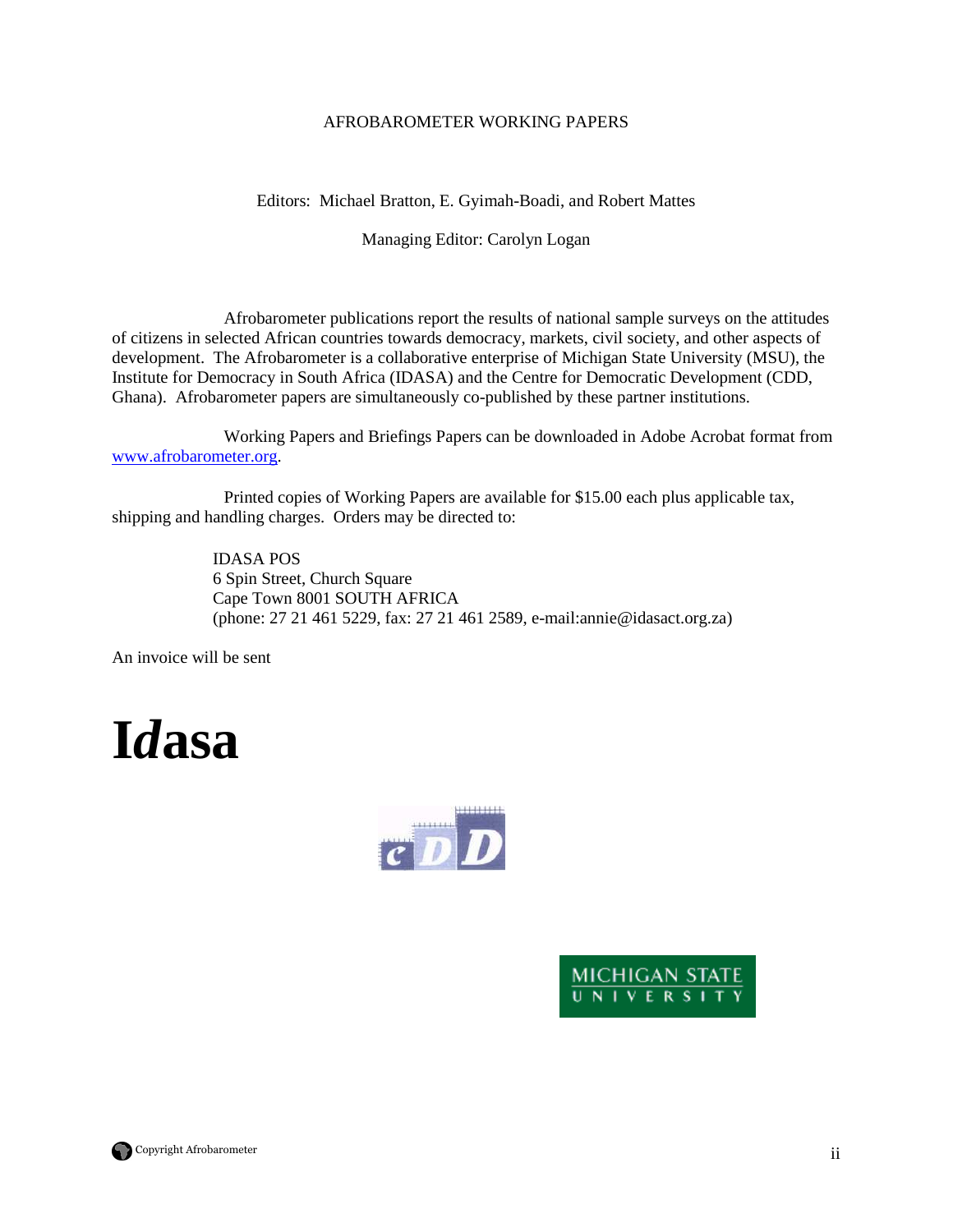### The Micro-Dynamics of Welfare State Retrenchment and the Implications for Citizenship in Africa

*Abstract* 

In Africa, neoliberal reform has represented a major retrenchment in the public provision of health and education services. In terms of politics, this free or highly subsidized public provision of health and education had always been tightly linked to the expansion of citizenship at the end of colonial rule. This paper seeks to investigate two research questions through an examination of the micro-effects of the macro-policies associated with the current era of globalization. First, how do Africans at the local level differentially experience welfare state retrenchment in health and education? Despite adopting broadly similar economic reform packages, my previous research in rural Ghana and Cote d'Ivoire suggests that significant variation exists in the micro-experience of these reforms at the individual level. Furthermore, the Afrobarometer data reveals that a substantial number of Africans might not have any experience of public social services at all. This paper thus examines the factors that might produce these different local experiences of reform. Second, this paper asks how do the differences in the micro-experience of social policy shape the ways that Africans conceptualize and practice citizenship.

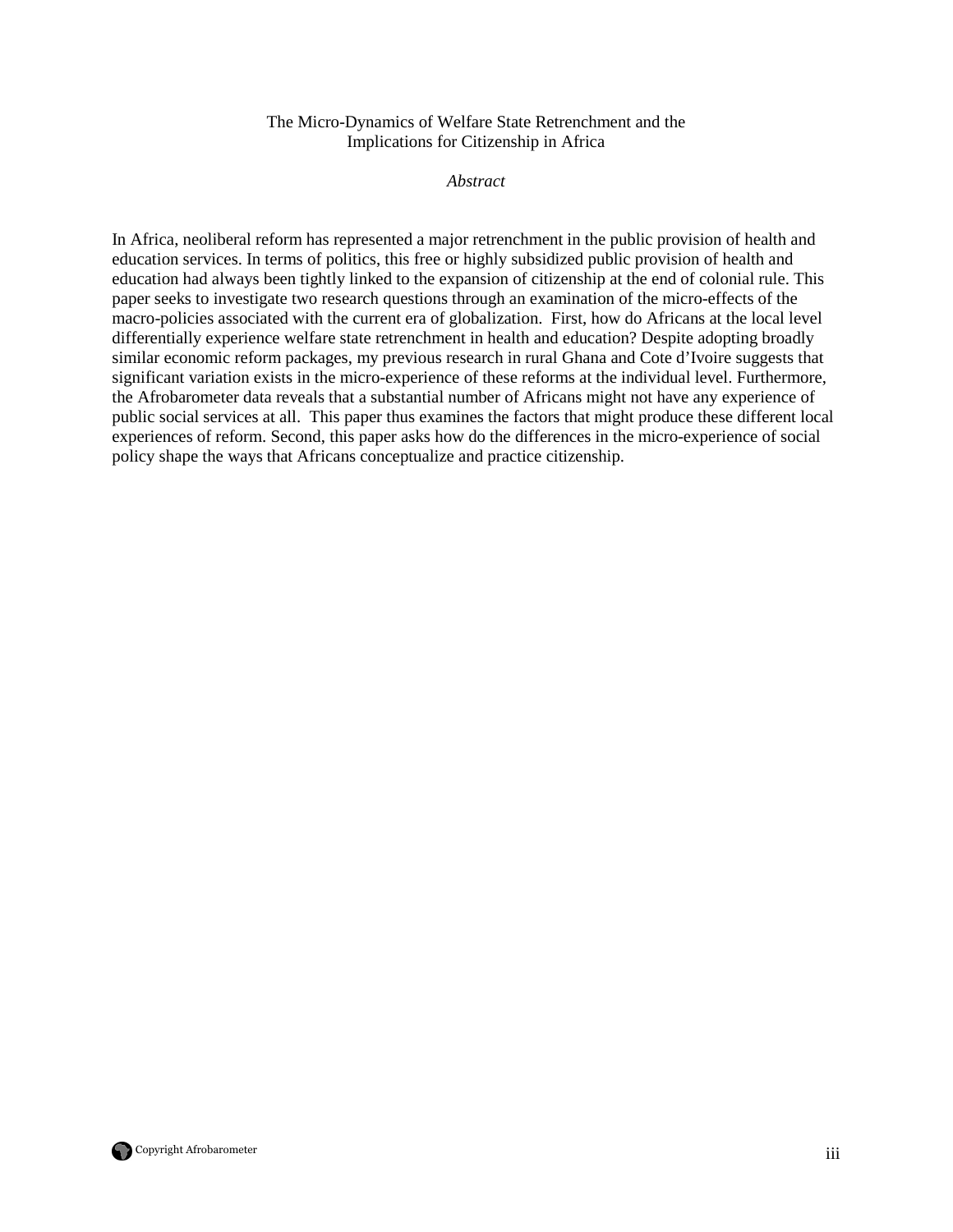#### **INTRODUCTION**

Over the past twenty years, the neoliberal era of globalization has meant pressure to retrench the welfare state in Africa. In the immediate post-independence period of the 1960s, many African governments had used their booming export revenues to finance the expansion of free health and education for their newly enfranchised citizens. Many of these newly-elected leaders of nascent and fragile democracies borrowed extensively to build roads, utilities, schools and clinics in the cities and countryside.

In the 1970s, despite falling commodity prices for African exports, African leaders continued to borrow from willing lenders. African debts further ballooned because of the combined effects of the oil shocks and rising interest rates. By the early 1980s, most African governments could barely service the interest on their debts, and their domestic economies were in crisis. Worried that these countries would soon default on their loans, the World Bank and International Monetary Fund, with the backing of bi-lateral and commercial lenders, pushed African governments to adopt neoliberal economic reforms, also known as Structural Adjustment Programs (SAPs).

While these reform packages included a multitude of policy changes in different arenas, a unifying theme was for African governments to reduce what was viewed as an overly interventionist role in the market economy, for example, by liberalizing prices, removing trade barriers, and privatizing previously stateowned enterprises. In the area of social welfare, African governments were pressed to make drastic cuts in their total fiscal expenditures. Many civil servants in the relevant government ministries of health, education and social welfare were laid off; the salaries of many teachers, nurses, doctors and other healthcare workers were capped and eroded by the rising cost of living; and, new systems of cost recovery required local people to pay fees for education and health services that previously had either been free, or highly subsidized by the state.

Even though "welfare states" in Africa were not nearly as massive and all-encompassing as their counterparts in the advanced industrialized world, $<sup>1</sup>$  neoliberal reform nevertheless represented a major</sup> retrenchment in the public provision of health and education services. And importantly for politics, this free or highly subsidized public provision of health and education had always been tightly linked to the expansion of citizenship at the end of colonial rule.

Hence, this paper seeks to investigate two research questions. First, how do Africans at the local level differentially experience welfare state retrenchment in health and education? Despite adopting broadly similar economic reform packages, my previous research in rural Ghana and Cote d'Ivoire suggests that significant variation exists in the micro-experience of these reforms at the individual level.<sup>2</sup> Furthermore, the Afrobarometer data reveals that a substantial number of Africans might not have any experience of public social services at all. This paper thus examines the factors that might produce these different local experiences of reform.

Second, this paper asks how do the differences in the micro-experience of social policy shape the ways that Africans conceptualize and practice citizenship? If the expansion of citizenship after independence was predicated on the expansion of the infrastructure and availability of public education and health services, then how does the variation in the experience of state retrenchment in these areas shape how people think about their rights and obligations as citizens of the national political community? How do

 $\overline{a}$ 

<sup>&</sup>lt;sup>1</sup> For example, most African welfare states do not provide unemployment insurance, income support for the aged, family allowances, or universal health care. A recent and notable exception in the area of health care is the government of Ghana's passage of the National Health Insurance Act of 2003. 2 See Morris MacLean (n.d.).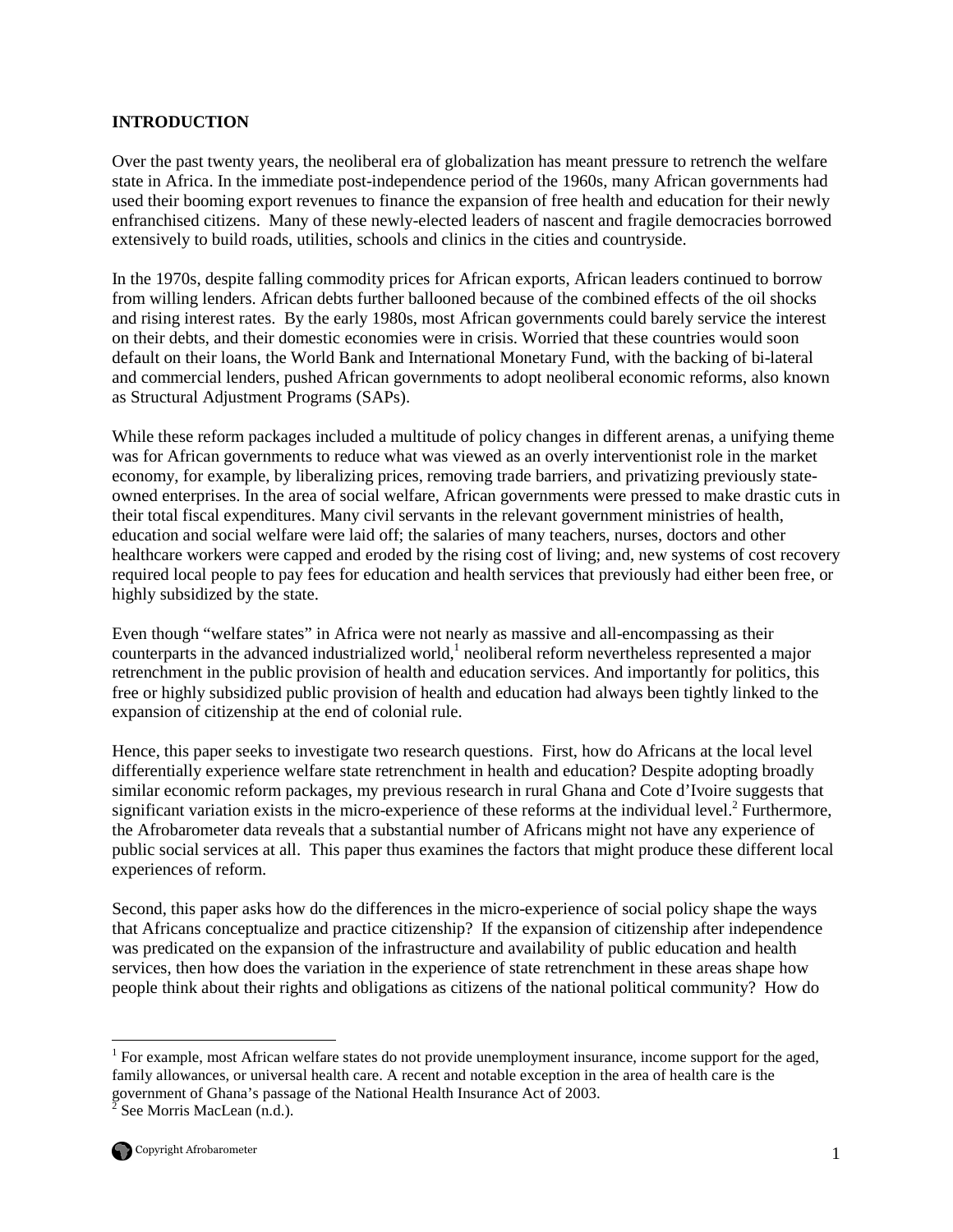different patterns of social exclusion perhaps map onto local-level patterns of political participation, or perhaps, political exclusion?

This paper's research questions are significant because they examine the micro-effects of the macropolicies associated with the current era of globalization. Globalization is not a new phenomenon anywhere, and certainly not in Africa, where polities and markets have been integrated across borders for hundreds of years. The frenzy of attention dedicated to globalization in the academic and popular press is not because it is new, but rather because the current era of globalization is qualitatively different than in the past – both more accelerated in pace and neoliberal in content. While many analysts write about globalization as if it is an authorless force of nature, my work emphasizes the state's role in constructing and re-organizing the rules of the new global market economy.<sup>3</sup> Because this is an inherently political process with important distributive consequences, it is crucial that we understand the micro-consequences of these policies for social welfare and politics. We can not simply analyze the aggregate figures on GDP per capita or growth rates and be satisfied. Rather, this paper digs deeper into the micro-dynamics of globalization and its political consequences.

## **THEORETICAL EXPLANATIONS FOR THE DIFFERENT MICRO-EXPERIENCES OF WELFARE STATE RETRENCHMENT**

Until the 1990s, most of the welfare state literature in political science and sociology has focused on explaining the origins of different types, or as Esping-Anderson has termed them, the different "worlds" of welfare states.<sup>4</sup> This literature has concentrated almost exclusively on the development of the welfare state in OECD countries, in particular, the US, Japan, and Western Europe. Some scholars have more recently turned their attention to the question of whether welfare state retrenchment is actually occurring.<sup>5</sup> Whether using statistical or historical institutionalist approaches, this work tends to make comparisons across country cases and hence emphasize national-level institutions and variables.

Only very recently have a handful of scholars attempted to include late developing countries in their analyses of globalization and the welfare state.<sup>6</sup> But much like their counterparts studying the more "traditional" welfare states in Western Europe, these studies focus on whether globalization has caused a change in the macro-economic policy of late developing countries, often using aggregate welfare spending as a measure of that change. Again, almost no attention has been dedicated to studying the subnational consequences of these retrenchment policies in late developing countries.<sup>7</sup>

While there may not be a subfield of scholars dedicated to studying the African welfare state specifically, there is a voluminous literature by Africanists analyzing the politics of economic reform more generally.<sup>8</sup> Still, much of this literature focuses on whether and why certain African governments have adopted economic reform, again remaining at the level of elite decision-making and how politics shape the formulation of macro-policy outcomes.

<u>.</u>

 $3$  I extend the work of Karl Polanyi (1944) on the construction of the self-regulating national market in 19<sup>th</sup> century England to theorize the process and consequences of the construction of the global market economy.

<sup>&</sup>lt;sup>4</sup> See, for example, Lynch (2006); Kazsa (2006); Iversen (2005); Hacker (2002); Skocpol (1992); and Esping-Anderson (1990).

 $<sup>5</sup>$  See, for example, Huber and Stephens (2001); Levy (1999); and, Pierson (1994).</sup>

<sup>&</sup>lt;sup>6</sup> See Rudra (2002) and Kaufman and Segura-Ubiergo (2001).

<sup>&</sup>lt;sup>7</sup> There is some work, mostly by economists, on whether globalization increases inequality (Alderson and Nielsen 2002; Higgins and Williamson 1999) or poverty (Ha 2007; Dollar and Kraay 2002) but this again compares country cases using aggregate national-level data on Gini coefficients, poverty headcounts, or child and infant mortality. <sup>8</sup> See, for example, Van de Walle (2001), Callaghy and Ravenhill (1993) and Nelson (1990).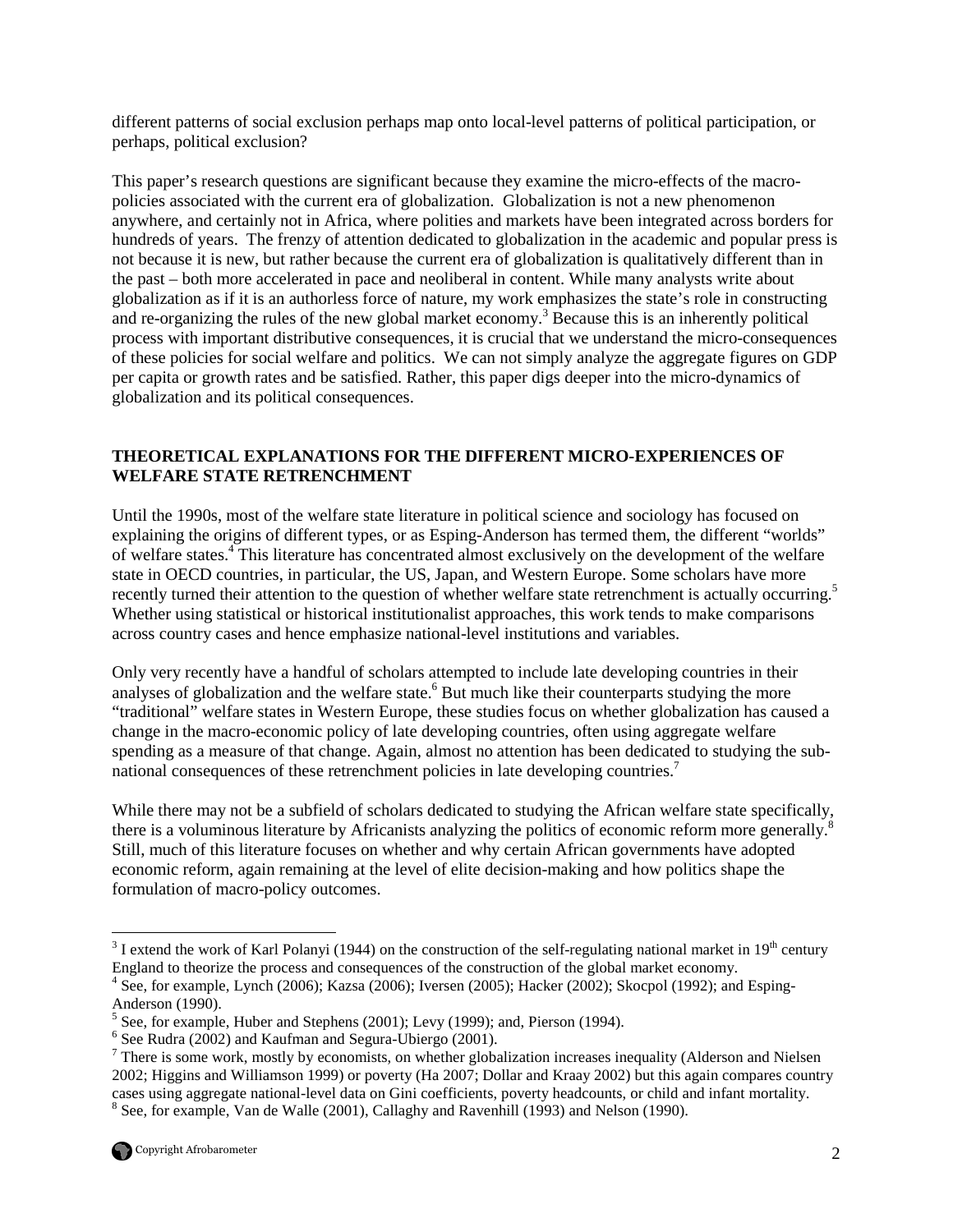In this paper, I look at the next link of the causal chain: how macro-policies affect the political attitudes and behaviors of individuals at the local level. I extend theoretical insights from a growing policy feedback literature in the subfield of American political development to analyze how the microexperience of social policies in Africa may shape African civic engagement and notions of citizenship.<sup>9</sup>

## **MY ARGUMENT**

In answer to the first research question – why do Africans experience state social policies differently – my argument highlights two causal factors: poverty and the historical differences in the formation of the welfare state. First, I argue that poverty is a critical factor in shaping the micro-experience of social policies in Africa. Social policies do not simply alleviate poverty; poverty shapes whether and how Africans interact with the state provision of social services at all. Second, I argue that it is not only microlevel variables that shape these divergent outcomes. There are important country-level variations that beg to be explored, even when we control for the level of social service infrastructure available at the community level. Here, I emphasize past differences in the delivery of social services.

In the second half of the paper, I explore the political consequences of this differential micro-experience of state social service provision. I argue that the variations in the ways that Africans interact (or do not interact at all) with the state have a significant effect on how people conceptualize and exercise their citizenship.

## **RESEARCH DESIGN AND METHODOLOGY**

Even ten years ago, this type of micro-level analysis would not have been possible on such a large-scale as very limited public opinion research was conducted in Africa. At that time, the survey research that was conducted was often done by lone researchers or research institutes in single-country studies. For example, in my own earlier work in 1998-99, I employed a quasi-experimental case design and spent 18 months collecting primary data in only four similar villages on either side of neighboring Ghana and Cote d'Ivoire. The Afrobarometer data thus offers an unprecedented opportunity for scholars such as myself to explore the micro-foundations of African politics with a greatly expanded, multi-national dataset.

This paper compares individual-level responses from over 18 countries in Africa.<sup>10</sup> The sample of African country cases includes wide variation in terms of: geography, economic performance, colonial legacy, the number of years since independence, the structure of national political institutions and the vibrancy of civil society. Despite the inclusion of several cases where democracy is under threat or failing, most of the country cases are more likely to have embarked on a path to political and economic liberalization. Furthermore, the countries all share some minimum level of state capacity. While some are weaker states than others, none of the country cases included would be considered an absolutely failed state. This data is pooled from nationally representative samples and includes a minimum of 1,161 respondents from each of the 18 countries making a total of  $25,397$  respondents.<sup>11</sup>

The data I will use was collected during Round 3 of the Afrobarometer project in 2005/2006.<sup>12</sup> While the majority of questions in the Afrobarometer survey have been repeated consistently during Round 1 (1999)

<sup>9&</sup>lt;br>
<sup>9</sup> See Soss and Schram (2007); Mettler (2005); Mettler and Soss (2004); Campbell (2003).

<sup>&</sup>lt;sup>10</sup> The list of countries include: Benin, Botswana, Cape Verde, Ghana, Kenya, Lesotho, Madagascar, Malawi, Mali, Mozambique, Namibia, Nigeria, Senegal, South Africa, Tanzania, Uganda, Zambia, and Zimbabwe.

 $11$  The data is weighted to approximate the inclusion of 1,200 cases from each country.

 $12$  The data was collected between March 2005 and February 2006.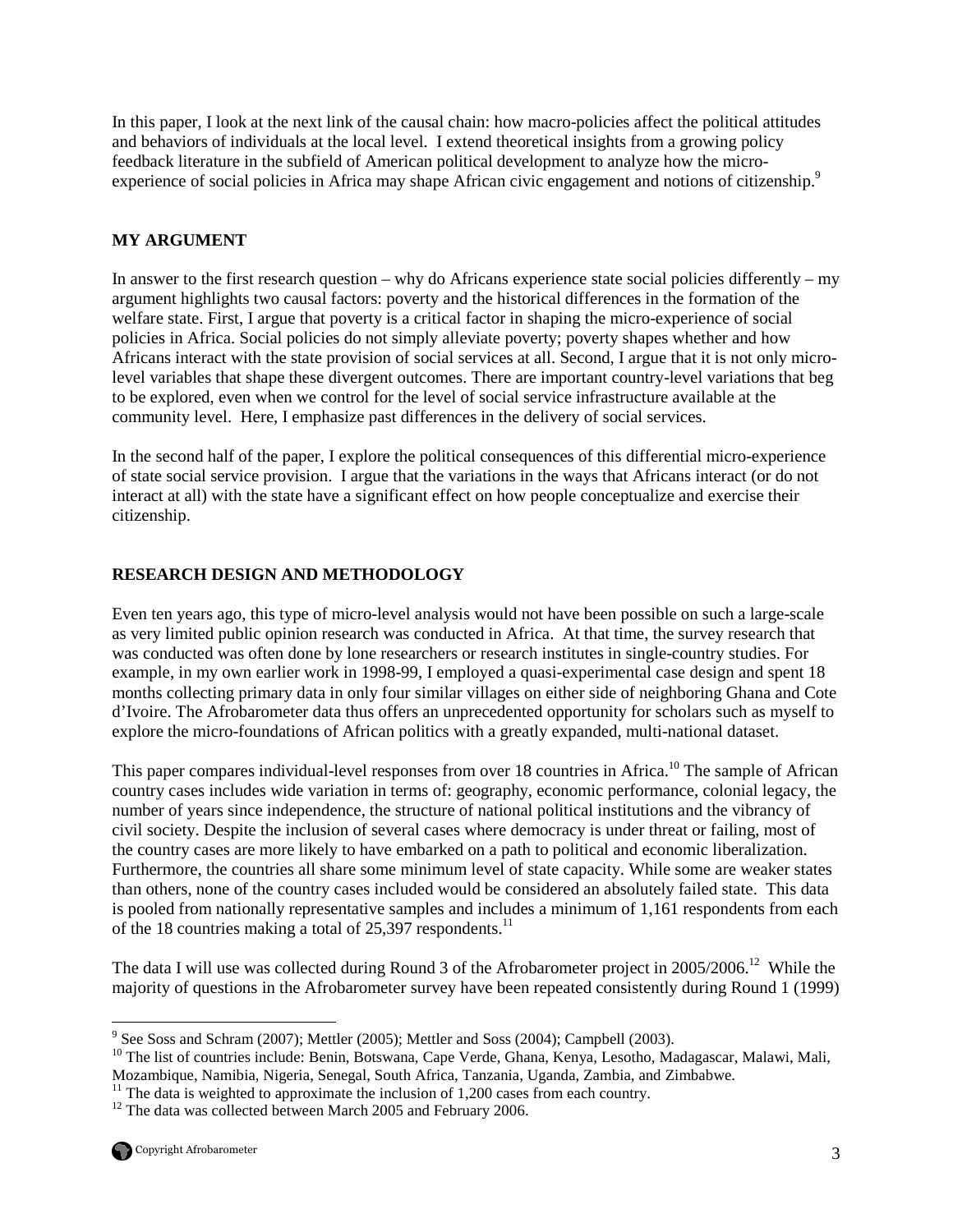and Round 2(2002/2003), several questions of central concern for this paper were only available in Round 3. My hope is that these new questions will be repeated in future rounds so that I can extend this preliminary cross-sectional analysis to include a dynamic analysis of social service experience and political participation over time.

## **The Conceptualization and Measurement of the Dependent Variable: Surprising Variations in the Micro-Experience of Social Service Provision**

In this paper, I emphasize the user's local-level *experience* of public social service provision. While most previous studies have focused on how much the state spends on social services, here I pay attention to how the same level of national spending might be experienced differently by different people at the local level. For example, what appears to be an increase in aggregate social spending in one country might reflect an investment in the maintenance of a particular facility or the purchase of costly medical equipment that will not be experienced as a positive improvement equally by all of the citizens of that country. Meanwhile, citizens may face increased user fees to gain access to a medical consultation. In this instance, an increase in the aggregate figures for social spending may obscure an overall decrease in accessibility that most citizens experience when they seek medical care.

In a similar vein, merely because a school or health clinic exists nearby, does not mean that the accessibility or quality of that facility is perceived to be very high by users. Thus, I will use the respondents' reports of their micro-experiences with schools and clinics rather than measuring the state's social welfare effort at the national level through aggregate social spending, or the level of infrastructure available to users at the community level. In a recent paper, Bratton similarly demonstrates that what he calls "user friendliness" should be analyzed separately from the physical proximity of social services.<sup>13</sup>

Originally, I conceptualized the micro-experience of social service provision as having two dimensions: 1) the perceived accessibility; and, 2) the perceived quality of public health and education services.<sup>14</sup> Access and quality are often highlighted by policy researchers as the most salient dimensions of a users' experience of social services in the domain of health care.<sup>15</sup> Round 3 of the Afrobarometer questionnaire had three questions that seemed ideally suited for these purposes. First, to get at individuals' perception of accessibility, I explored responses to a question that asked: "Based on your experience, how easy or difficult is it to obtain the following services? Or do you never try and get these services from government?" The question then proceeds to ask about five different types of government services, the fourth being "a place in primary school for a child" and the fifth being "medical treatment at a nearby clinic."<sup>16</sup>

<sup>&</sup>lt;sup>16</sup> The question begins by probing whether respondents are easily able to obtain identity documents, then household utility services such as electricity, and third, help from the police.



<sup>&</sup>lt;u>.</u>  $13$  See Bratton (2007; 17). Throughout the analysis, physical proximity of social services will be included as a control variable.

 $14$  During my field research in Ghana and Cote d'Ivoire, respondents typically emphasized the necessity of publiclyavailable health care services over education. They rarely discussed care for the elderly in the context of a discussion on government policy, as it was normally conceived of as a private, not public, responsibility.

<sup>&</sup>lt;sup>15</sup> Health policy researchers seemed to focus on understanding how access affected use of health care services than more recently turned to quality. Accessibility is not just conceptualized in terms of cost but Penchansky and Thomas' "Five A's of Access to Care": affordability; availability; accessibility; accommodation; and acceptability (Penchansky and Thomas 1981). For an overview, see also Millman ed. (1993). On measuring the quality of health care, see Donaldson (1999).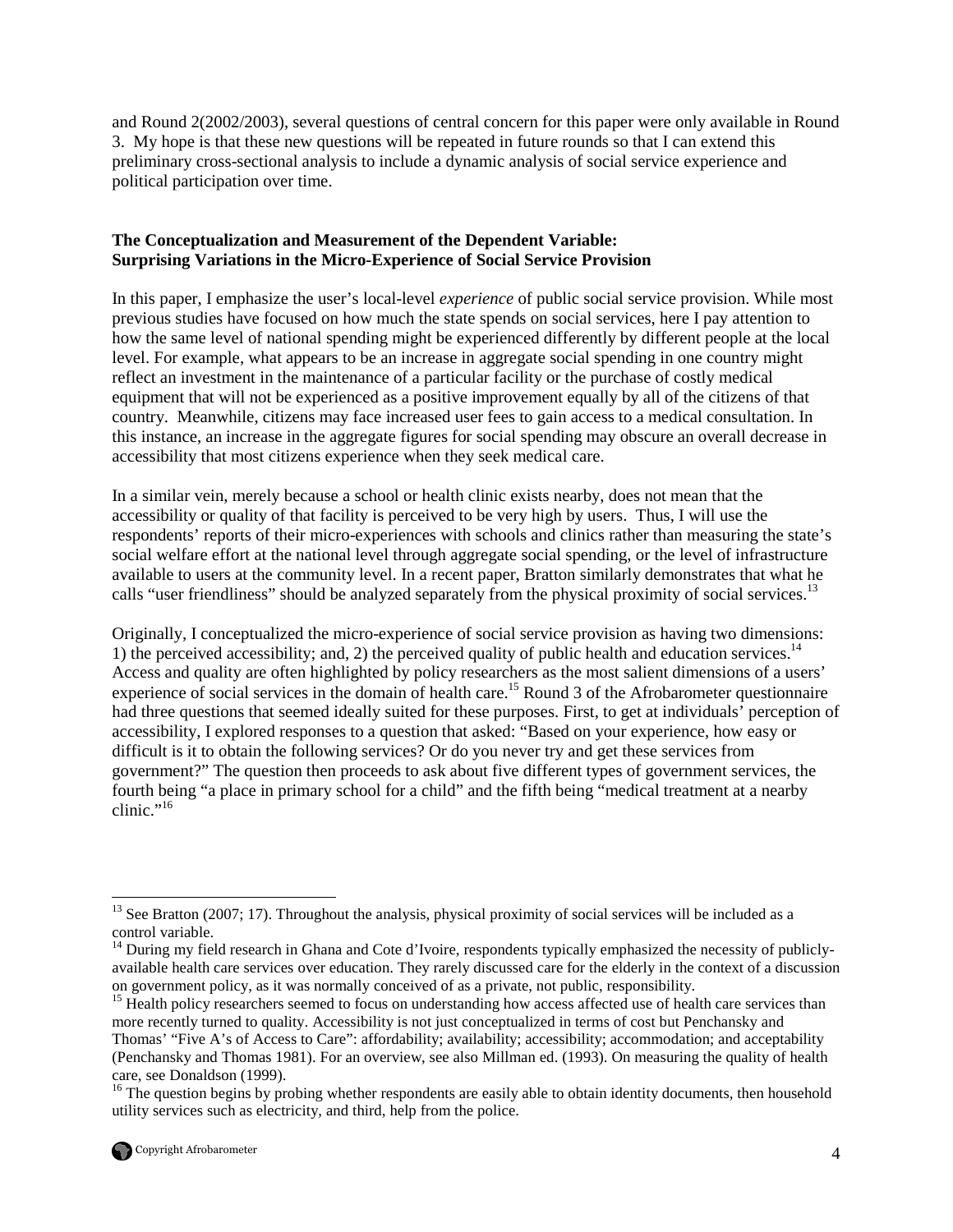In subsequent questions, respondents are asked to recall more concretely whether over the past 12 months they had encountered seven specific problems with their local public schools.<sup>17</sup> The immediate next question then poses a parallel set of questions about the respondents' experience of problems with their local public clinic or hospital.<sup>18</sup> While three of the seven problems might be considered problems of access (i.e., prohibitive costs, lack of textbooks, and demands for bribes), the other four are clearly reflective of perceptions of quality (i.e., poor teaching or lack of attention, absenteeism, overcrowding and poor facilities).<sup>19</sup>

As I explored the descriptive statistics for this data, I was struck by the significant number of Africans who reported that they have "no experience with schools/clinics" or that they "never try" to obtain access to education and/or health services. (*See Table 1*.) It is important to note at this point that respondents who replied "no experience" are distinct from the comparatively small percentages of Africans who answered "don't know" (between 0.7-3%) or the handful who refused to answer.<sup>20</sup>

In the question that asks very specifically about their direct experience of seven potential problems in the past 12 months, 32% of respondents answered that they had no experience with schools and 17% had no experience with public clinics. To cross-check this data, I analyzed the responses to the more general question about the ease or difficulty of accessing government services. Over 13% of respondents replied that they never try to obtain primary school placement and nearly 6% reported that they never try to obtain medical treatment. Here, again, the number of Africans who simply never try to obtain government services at all is significant on the whole with a higher number reporting no experience or never trying to gain access to public schools than clinics.

While the more general question above is useful in confirming similar overall trends in the data, the more specific set of questions is more reliable and will be used most extensively in the paper's analysis. My estimate is that the series of questions detailing whether concrete, everyday problems have been experienced in a specific time frame more effectively stimulated respondent recall than the broader question.<sup>21</sup> Thus, we can infer that the number of Africans who have no experience with public social services is probably closer to a quarter or a third of the population. This is a lot of people.

Before I can proceed in future papers with the more fine-grained analysis of the variation in access and quality for those who reported at least *some* experience with public schools and clinics, I need to understand first whether there is a statistically significant difference between these two populations –

 $21$  One potential inconsistency in this data is that every respondent does not always answer "no experience" across all seven specific questions. This appears to occur very rarely however.



 $\overline{a}$ 

 $17$  Question 73 is worded: "Have you encountered any of these problems with your local public schools during the past 12 months?" The enumerator reads out seven possible problems: "Services are too expensive. Lack of textbooks or other supplies. Poor teaching. Absent teachers. Overcrowded classrooms. Poor conditions of facilities. Demands for illegal payments."

<sup>&</sup>lt;sup>18</sup> Question 74 is worded: "Have you encountered any of these problems with your local public clinic or hospital during the past 12 months?" The enumerators reads out seven possible problems that parallel the above question on schools: "Services are too expensive; unable to pay. Lack of medicine or other supplies. Lack of attention or respect from staff. Absent doctors. Long waiting time. Dirty facilities. Demands for illegal payments."

<sup>&</sup>lt;sup>19</sup> Results of a principal components analysis suggest that the access-related items of the question load on one factor while the quality-related items load on a second factor.

<sup>&</sup>lt;sup>20</sup> Throughout the analysis, the "don't know" and refused responses were examined separately and then excluded from the dataset as system missing. When the seven sub-questions are summed, the number of respondents who answered "don't know" on at least one of the seven questions increases the total percentage in the system missing category to 6-9% in Table 1. Unlike the "no experience" population, I did not find the population answering "don't know" or "refusing" to be either large in number or statistically different in character.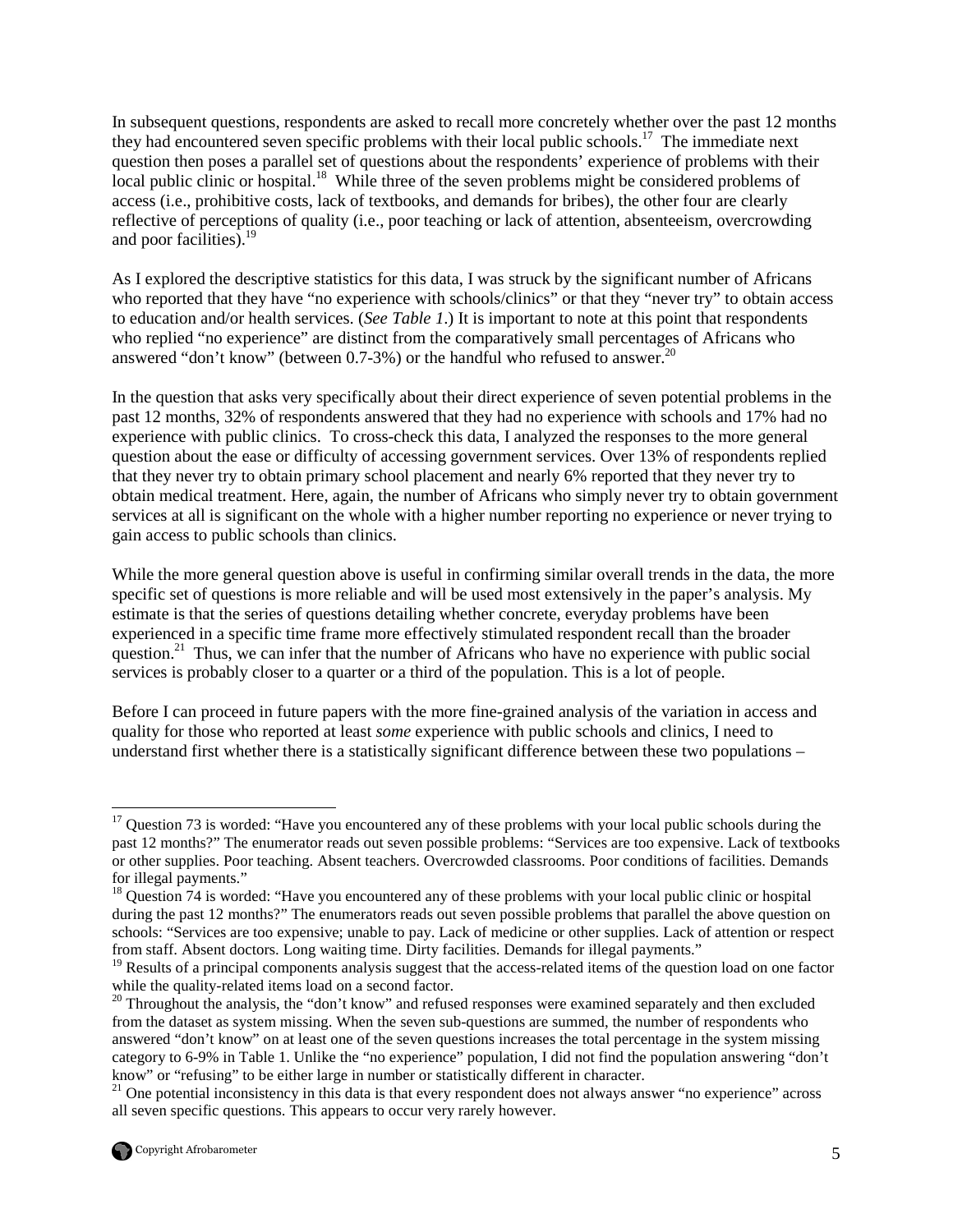those with some experience (whether positive or negative) and those with practically none at all.<sup>22</sup> Hence, I add a third dimension to my original conceptualization of the micro-experience of social services: the extent of interaction with public social services. I create two binary variables that measure: 1) the extent of interaction with public schools alone; and, 2) the extent of interaction with public clinics alone.<sup>23</sup> Preliminary data analysis suggests the importance of analyzing interaction with schools and clinics separately as these populations overlap to a certain extent but not completely. To capture the fact that some people are interacting with neither schools nor clinics, some with only schools or clinics, and some with both schools and clinics, I create a third summary variable that measures the extent of interaction at three levels: 1= extremely low; 2= moderate; or 3= high. (*See Table 2.*)

Exploratory analysis using cross-tabulations and t-tests suggests that the Africans with no (or almost no experience) with public schools and/or clinics are more likely to live in urban areas, be less poor, and have significantly higher education levels. (*See Tables 3 and 4.*) Those with no experience of schools are more likely to be either very young (18-25 years old) or very old (61 years and higher), whereas those with no experience of clinics are more likely to be very young. This data on age might be interpreted as reflecting an underlying dimension of need; in other words, those who have less need for education and health services are less likely to have any experience. Gender and the level of local social service infrastructure are not consistently associated with whether Africans experience social services or not. Females might be slightly more likely to have experience with public clinics than men if they have a public clinic nearby but are equally likely to have experience with schools whether or not there is a school in the community or not.

These preliminary analyses suggest that Africans who have no experience with public schools and clinics may not be the most impoverished and marginalized constituents in the political system but actually be making a voluntary choice not to receive services from the state. Perhaps, more well-to-do, educated Africans living in urban areas are choosing to pay higher out-of-pocket rates for private schools and clinics. While this might not mean that the most destitute are absolutely excluded from any social services, it could indicate a bifurcation of social service options between the wealthy and the poor with important political consequences. The next section of the paper will test these findings in a more controlled fashion in a logistic regression model.

## **The Explanation for the Variation in Whether or Not you Have Experience with Public Schools and Clinics at All**

## *Key Explanatory Factors*

So, what is causing some Africans to have no experience at all with public schools and/or clinics? My hypothesis is that the individual experience of poverty is a powerful explanatory factor in shaping whether people have any interaction at all with public education and health services. Rather than the poor being totally excluded from public social services, they have no other options and are forced to depend on public schools and clinics. For this reason, the poor should be expected to have at least some experience with state social welfare. In contrast, the less poor (or comparatively more well-to-do) will have greater access to private alternatives for schooling their children and seeking medical attention.

 $\overline{a}$ 

 $^{22}$  In future analyses, I will exclude this large segment of the population with no experience and focus solely on the variation within the population who reports at least some experience.

<sup>&</sup>lt;sup>23</sup> The two variables are both measured as 0=extremely little or no experience with public schools/clinics and 1= some experience with public schools/clinics.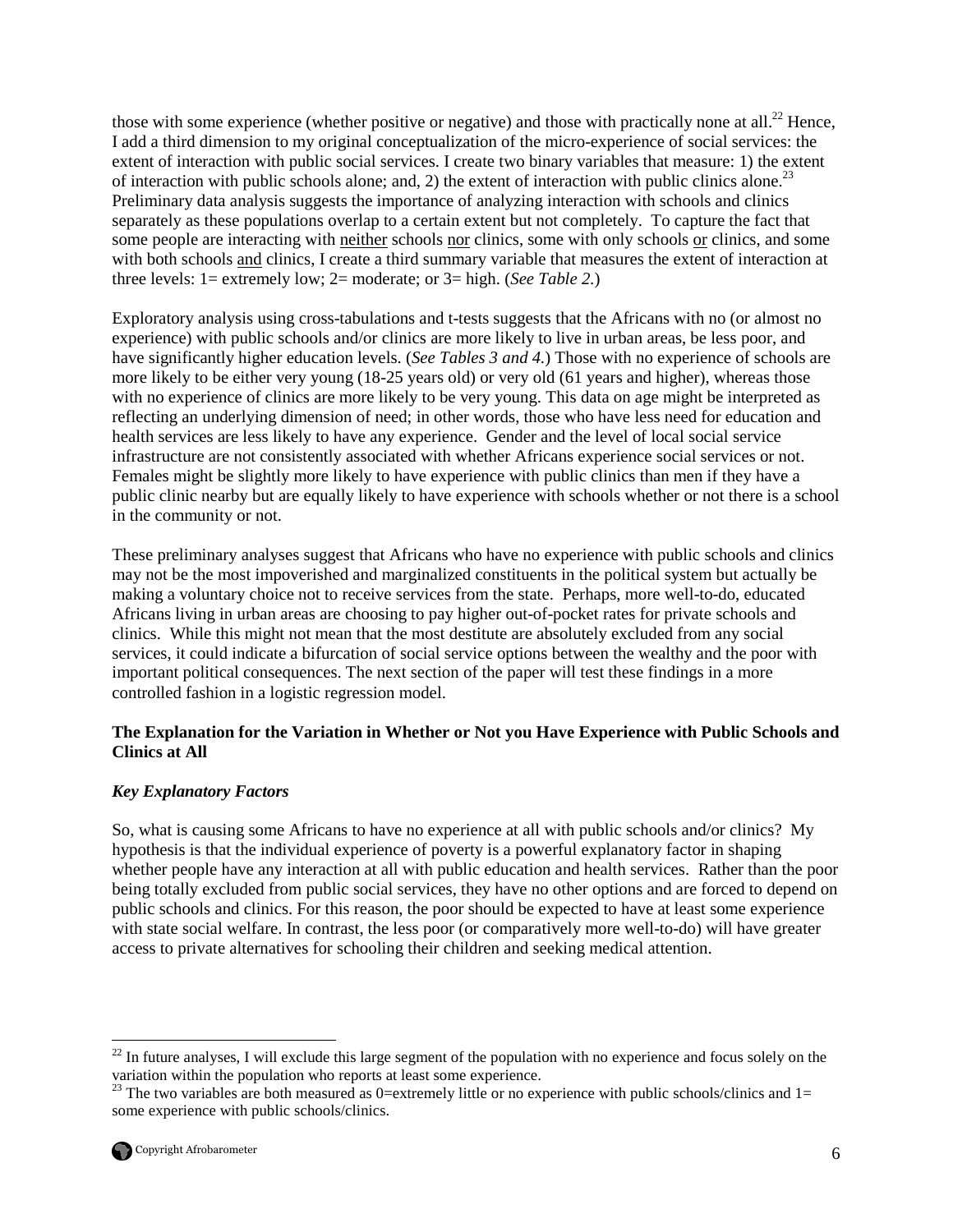Poverty will be conceptualized and measured as the lived experience of poverty, broadly following the measurement strategy used by Bratton and other scholars in several Afrobarometer papers.<sup>24</sup> More direct indicators of income are grossly unreliable in most African contexts where the vast majority of respondents live in rural areas and/or are engaged in informal economic production where income is extremely difficult to estimate. Instead, I calculate a lived poverty index which sums the frequency with which a respondent has gone without food, medical care, cooking fuel and cash income.<sup>25</sup> To facilitate interpretation, I create four categories of lived poverty that range from rarely, if ever, going without any of these necessities, to going without almost all of them all of the time.

But an individual's experience of poverty is not the only explanatory factor that matters. My second hypothesis is that there will be significant variation across the 18 different countries in the dataset. My earlier work in Ghana and Cote d'Ivoire suggests that colonial legacies on the post-independence formation of the welfare state will shape whether or not Africans have experience with public schools or clinics. The logic here is that the history of welfare state formation shapes both individual normative expectations as to the appropriate role for the state as well as the extent to which non-state providers have been permitted space to operate and grow as alternatives.

### *Controls*

In the below logistic regression model, I am able to include several additional variables as controls. First, I test several other micro-level demographic characteristics including whether differences in age, gender, education level, and rural residence account for Africans' lack of experience with publicly-provided social services. Second, I include the physical proximity of social services at the community-level. This is an important control on rural residence and country. Unfortunately, however, the way the data is collected does not distinguish between the availability of a public versus a private school or clinic.<sup>26</sup>

## *The Models*

Because of the preliminary descriptive analysis suggesting differences between the populations who interact with schools versus clinics, I test these two binary variables individually in two separate logistic regression models. I also conduct a multi-nomial logistic regression for the summary dependent variable that combines people's experience in public schools and clinics into a three-level outcome.

A superior way of teasing out the country-level differences would be to build a multilevel model. A multilevel model would allow me to evaluate the impact of micro-level variables separately from the

 $26$  This question is filled in by the enumerator in conjunction with the field supervisor. It asks whether or not there are different services (from post offices to market stalls) available in the primary sampling unit. I include whether or not there is "a school" and "a health clinic". This data reflects a general level of social service infrastructure but does not specify whether it is publicly or privately provided. Another problem with the data is that the primary sampling units vary in size so the actual proximity of the school or clinic varies significantly.



<sup>-</sup> $24$  See Bratton (2006). See also Afrobarometer Briefing paper no. 4.

<sup>&</sup>lt;sup>25</sup> I modify the index used in other Afrobarometer papers slightly. I exclude whether the respondent has gone without electricity or clean water because these measure seem more reflective of a broader infrastructural poverty rather than an individual's lived experience. I also exclude whether the respondent has gone without school fees. Principal components analysis indicates that this index explains 55% of the variance in the data and is reliable (Cronbach's alpha=.73).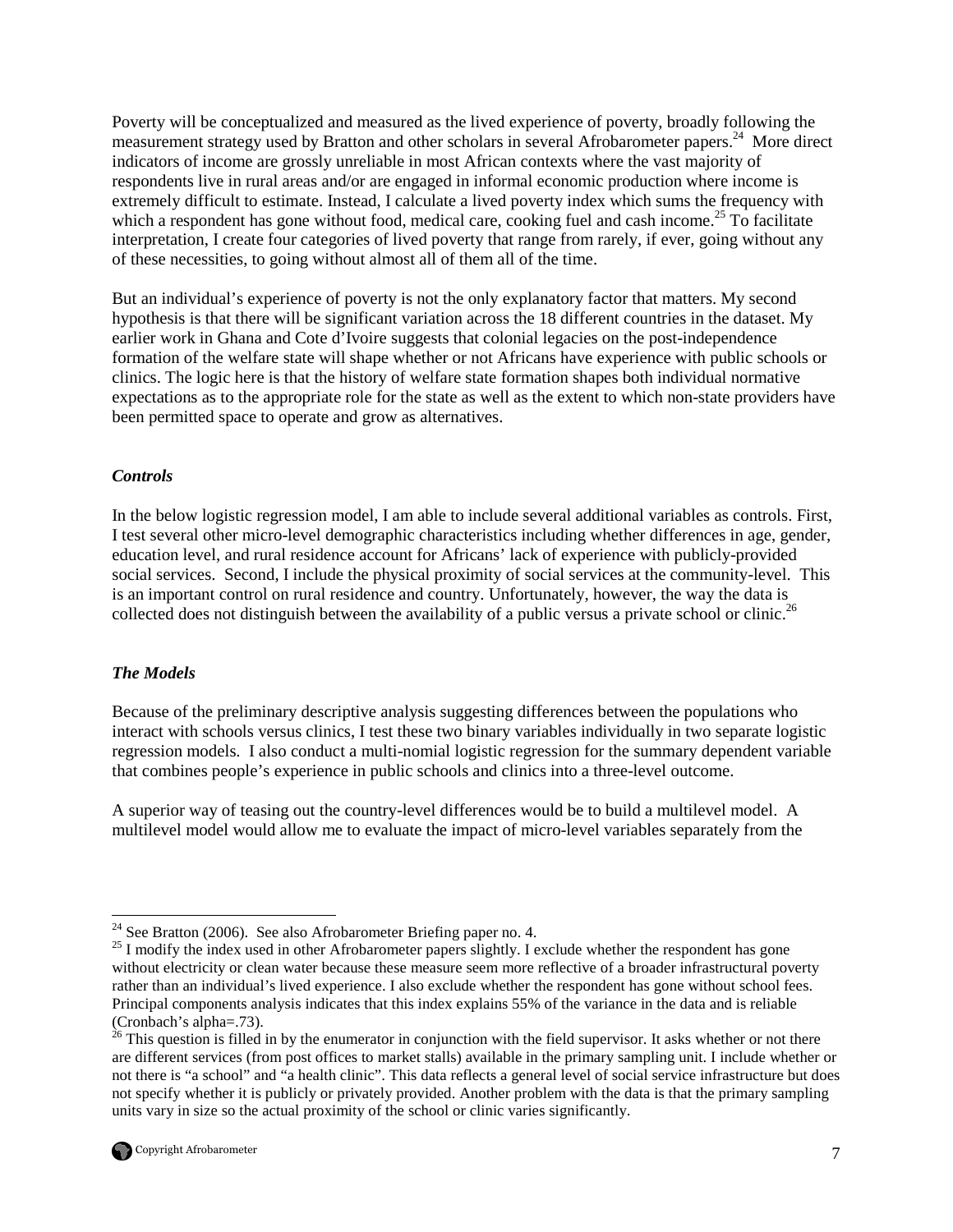macro-level variables without encountering serious conceptual and statistical errors.<sup>27</sup> While in a future extension of this and other related papers, I plan to employ multilevel modeling, at this point, I simply include a categorical variable for country.

## **The Results: The Role of Poverty**

The results of the analysis confirm my first hypothesis that poverty is indeed a powerful factor in explaining whether an individual has had any experience at all with public schools or clinics. (*See Tables 5a and 6a.*) Ironically, as an individual's poverty worsens, they are more likely to have experience with public schools and public clinics. For example, a person who experienced extreme poverty would be 40% more likely to have experience with public schools and 88% more likely to have experience with public clinics than someone who was relatively well-to-do.

Before interpreting the above result for poverty, it is worth noting that several of the control variables also have significant effects on a respondent's probability of having any experience with public schools and clinics. First, age is consistently significant and positive, meaning that older Africans are more likely to have experience with public schools and clinics. As mentioned earlier, this result may reflect an underlying dimension of need. Thus, Africans in the youngest age category would be less likely to have school-age children or poor health. The effect of this variable might be difficult to interpret, however, because the effects are most likely curvilinear and/or uneven across age groups for schooling versus medical care.<sup>28</sup>

What is somewhat puzzling is that rural residence is significant but negative, meaning that a rural resident would be less likely to have experience of public schools and clinics. This result flatly contradicts the basic descriptive statistics for the two populations as well as the earlier analysis of cross-tabulations and ttests, which suggests that rural residents are more likely to have at least some public service experience than urban. This negative result might indicate that there is an important interaction with another variable included in the model.

Interestingly, the availability of any kind of school or clinic (public or private) in the area is modestly but consistently significant and negative. Hence, the data suggests that where there is a school or clinic available, respondents are *less* likely to have experience with public schools or clinics. Since country is included and should be capturing some of the overall social welfare effort of each government, I interpret this negative result to be picking up the proximity of non-public, private alternatives.

Female respondents might be slightly less likely to have any experience with public schools and clinics, but gender is not consistently significant. Thus, being female does not seem to shape a respondent's odds of having any experience with schools but does seem to reduce their chance of having any experience with public clinics.

<sup>&</sup>lt;sup>28</sup> For example, respondents might not interact with schools when they were childless; interact at the highest intensity when they had school-age children; and, then interact less again when their children were grown. Thus the relationship would not be perfectly linear, where each increase in age increases the odds of experience. An individual's experience might also be quite uneven across the different categories. For example, respondents in the eldest age category might interact quite a bit with clinics but not at all with schools.



-

<sup>&</sup>lt;sup>27</sup> My discussions with Robert Rohrschneider who employs multi-level modeling to analyze Eurobarometer data have been most valuable. On the need for multi-level modeling, see Luke (2004). For more detailed discussions of the techniques involved see Gelman and Hill (2007) and Snijders and Bosker (1999).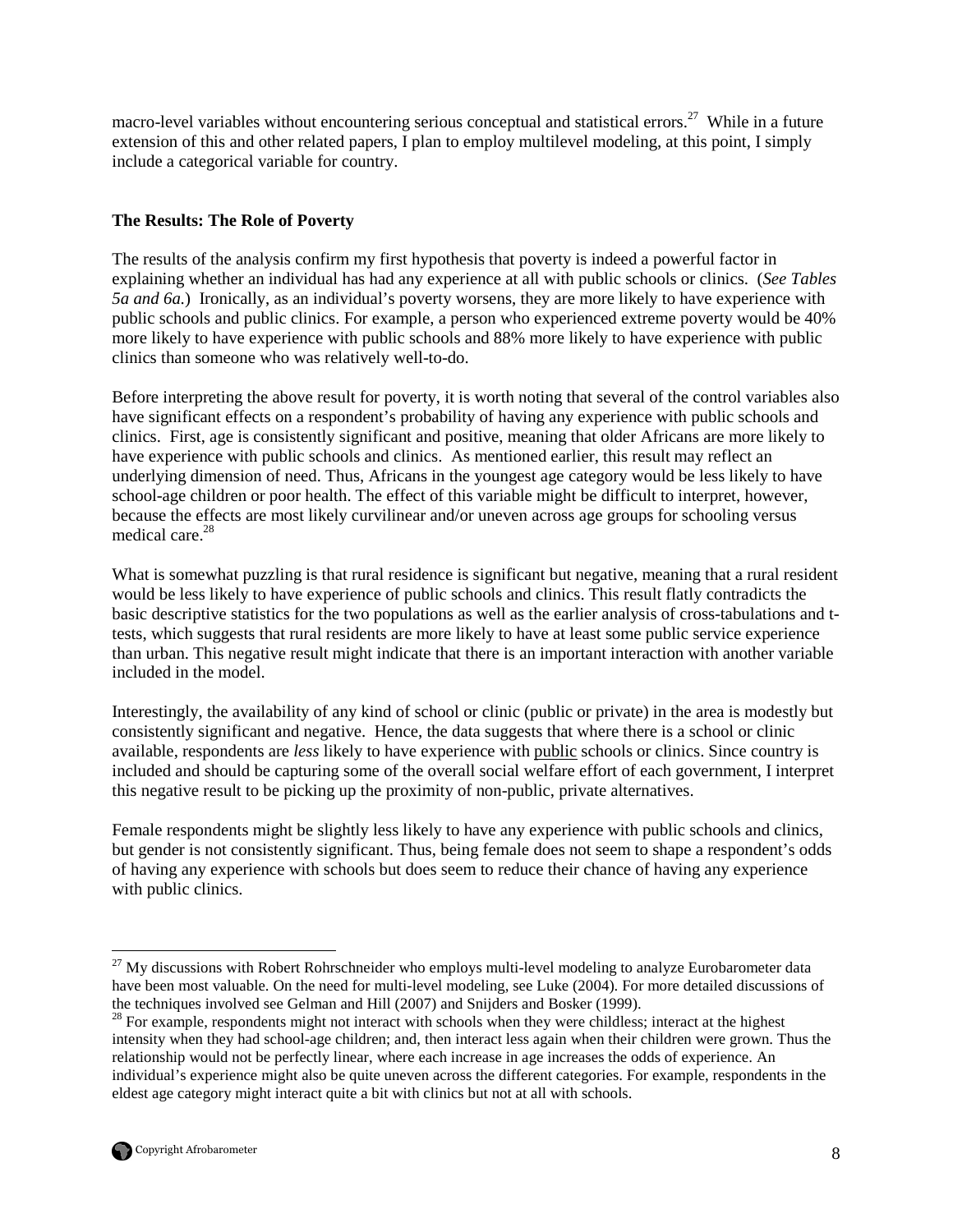Finally, an individual's education level is neither consistently significant nor even in the same direction for both schools and clinics. Africans that have higher levels of education are more likely to have experience with public schools. But there is no significant effect on their slightly diminished probability of interacting with public clinics.

## **The Results: The Role of Country Differences**

The categorical variable for country differences is very difficult to interpret. (*See Tables 5b. and 6b.*) The most important take-away point, however, is that considerable variation exists across the 18 countries in the dataset, and that these country differences are almost always significant. This result is a first step toward confirming my hypothesis that country differences would be important, even when key microlevel variables are included in the model.

A more detailed examination of the results suggests that there are probably several different underlying factors driving these country differences. For better or for worse, the referent category for each of the country results is Zimbabwe. Thus, from Table 5b, we see that respondents living in Mozambique, Botswana, Mali or Senegal all have an increased probability of having at least some experience with public schools. What do these countries that differ so strikingly in terms of their GDP per capita and colonial legacy share in common? I would tentatively argue that for different sets of reasons they might all have fewer, private alternatives to publicly-provided social services. The lack of attractive private alternatives might be variously due to the protracted civil war in Mozambique, the long-term stability and investment in social welfare infrastructure in Botswana, and the francophone legacy of a more etatist, provident welfare state in Mali and Senegal.

Similarly, an analysis of the countries that decrease the odds of a respondent having any experience with public schools (in comparison to a respondent living in Zimbabwe) is not straightforward. Clearly, there is a lot of variation in terms of GDP per capita, colonial legacy, and other national political institutions. But again, perhaps what these different countries share in common is that, for varied sets of reasons, private social service providers have had the space and opportunity to grow and rival public schools and clinics. Again, in future extensions of this paper, I will include several of these potential explanatory variables (i.e, GDP per capita, aggregate social welfare spending, and colonial legacy) in a multilevel model to sort out what aspect of country seems to be most influential in explaining the variation in public service experience.

### **Overall Interpretation of the Results**

This paper thus shows that Africans' experience with social services is more complicated than a black and white portrayal of the absolutely excluded poor and the totally included wealthy. The poor are actually more likely to have at least some experience with *state* social services than the more well-to-do. This interpretation at first glance might seem quite positive, but another way of looking at this is that the poor are forced to rely on publicly-provided social services that may have greater non-monetary barriers to access (i.e., waiting times or shortage of supplies) and lower quality than the more expensive private schools and clinics. The more well-to-do appear to be by-passing or opting out of the state system in favor of preferred, private alternatives much more frequently than the poor. Welfare state retrenchment in Africa has therefore not meant the absolute exclusion of the poor but rather has stimulated the growth of a two-tiered social service system where those who can pay, frequently choose to opt out of what the state has to offer.

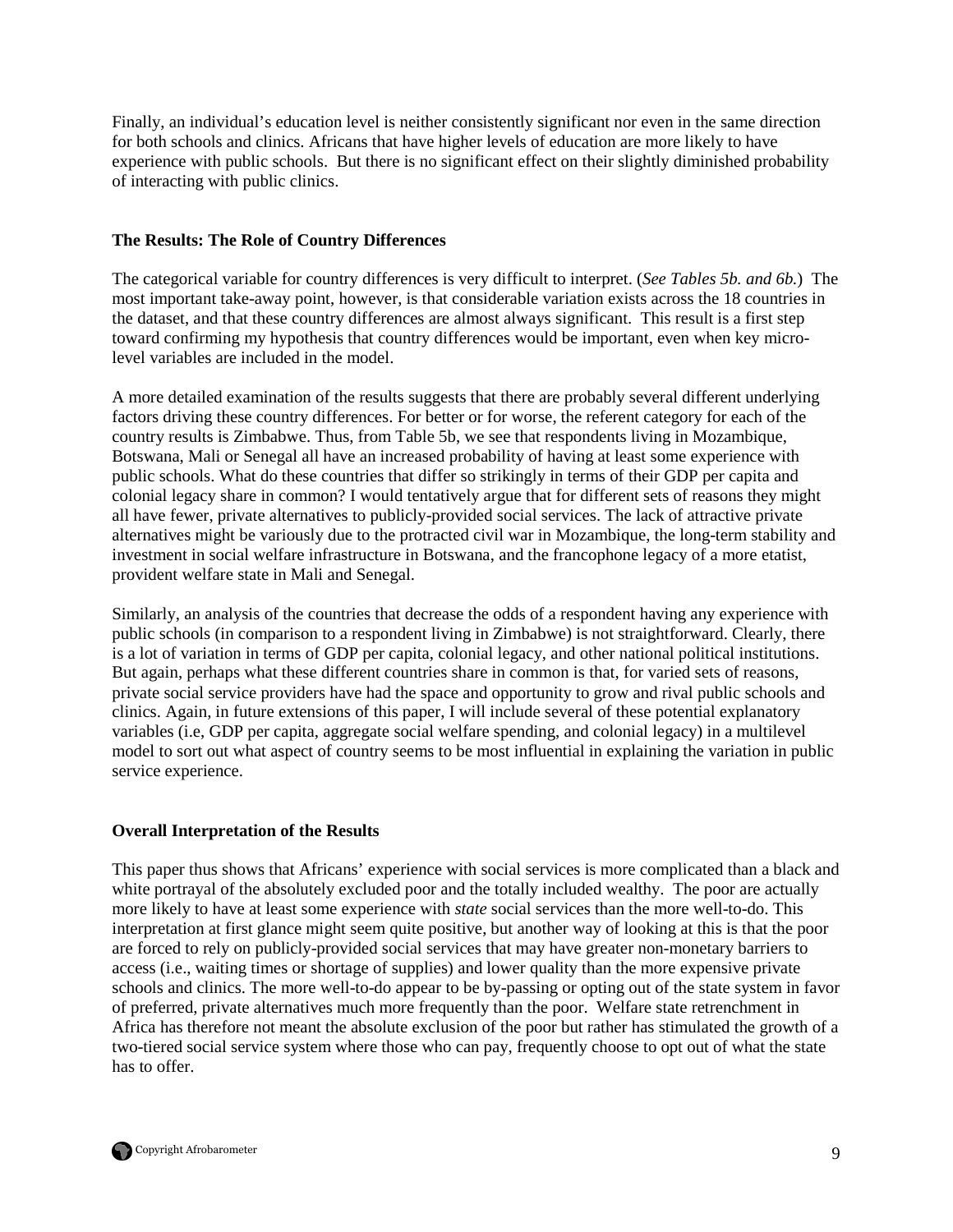This is an important finding in that it is somewhat counterintuitive and stands in contrast with much of the earlier literature on the impacts of structural adjustment in Africa. Until now, most of the concern about the impacts of neoliberal economic reform has centered on whether state retrenchment, and in particular, cost recovery, has prevented the poor from gaining any access to public social services. The fear was that the very poor had been totally excluded from public social services. This set of critiques stimulated a call for reforms to soften or "humanize" adjustment programs. A second wave of adjustment then focused on making social services more affordable to the poor, for example, creating fee exemptions for "paupers" and in many cases eliminating school fees, particularly at the primary school level. While my earlier research suggests that many of these newer policies are not publicized or implemented effectively at the local level, they also appear to be somewhat misguided in their oversimplification of the root problem.<sup>29</sup>

The negative impact of welfare state retrenchment is not experienced evenly, and it is not simply in terms of higher costs prohibiting all access for the poor. The real stumbling block appears to be the erosion of quality in publicly-provided social services and how that interacts with popular perceptions of costs and benefits. A majority of Africans (54%) responded to another question that they would actually prefer to pay school fees in order to raise the quality of education.<sup>30</sup> The public opinion in response to this question about the tradeoff between cost and quality was relatively split (37% disagreed), however, and intense on either side. $31$ 

What is most revealing is to compare the responses for those with different levels of experience with public schools and/or clinics. Africans preferred to pay fees in order to raise the quality of education *whether or not* they had any experience with public schools.<sup>32</sup> This result might reflect the fact that in many countries, the second round of structural adjustment reforms reduced or eliminated school fees so quality is becoming the more obvious problem. My prior field research experience also suggests that when faced with higher cost and lower quality schools, poor families often choose to send a reduced number of their children to the public school and for a shorter number of total years. For health care, they still seek medical treatment at the public clinic but it is often tremendously delayed after all other options have been tried and already exhausted.<sup>33</sup> In contrast, the more well-to-do have a greater range of choices, even in some rural areas.<sup>34</sup> Thus, the parameters of social exclusion are not simply in terms of access to *any* education or health care but also importantly defined by the differential quality of the education and health care that is received.

This two-tiered system not only undermines the financial base of the public education and health care system but also becomes a powerful indicator of the rising economic inequality in the current system. The visibility of rising inequality to the average person is demonstrated by the public opinion responses. Over 66% of Africans described the gap between the rich and the poor as either worse or much worse than a

 $\overline{a}$ <sup>29</sup> See Morris MacLean (2002; n.d.). For example, in Ghana, the majority of village residents interviewed were completely unaware of the possibility of any fee exemptions. District health officials also confirmed that central government budget allocations for "paupers" had not been spent. Furthermore, while headmasters no longer collected official school fees at the primary school level, they continued to require families to pay many other fees, including for sports, equipment, or obligatory membership in a parent-teacher association.

<sup>&</sup>lt;sup>30</sup> Question 10 was worded: "Which of the following statements is closest to your view? Choose Statement A or B. A: It is better to have free schooling for our children, even if the quality of education is low. B. It is better to raise educational standards, even if we have to pay school fees."

<sup>&</sup>lt;sup>31</sup> The highest frequency of responses was from people that said they *strongly* agreed or disagreed.

<sup>&</sup>lt;sup>32</sup> There was no statistical difference between the two populations with no versus some experience of public schools  $(p=.767)$ .

<sup>&</sup>lt;sup>33</sup> There is no parallel question probing the tradeoff between cost and quality in health care on the Afrobarometer survey.

 $34$  In both of the relatively small villages in Ghana (populations of between 1-2,000), small private schools had recently been founded and were growing in enrollments.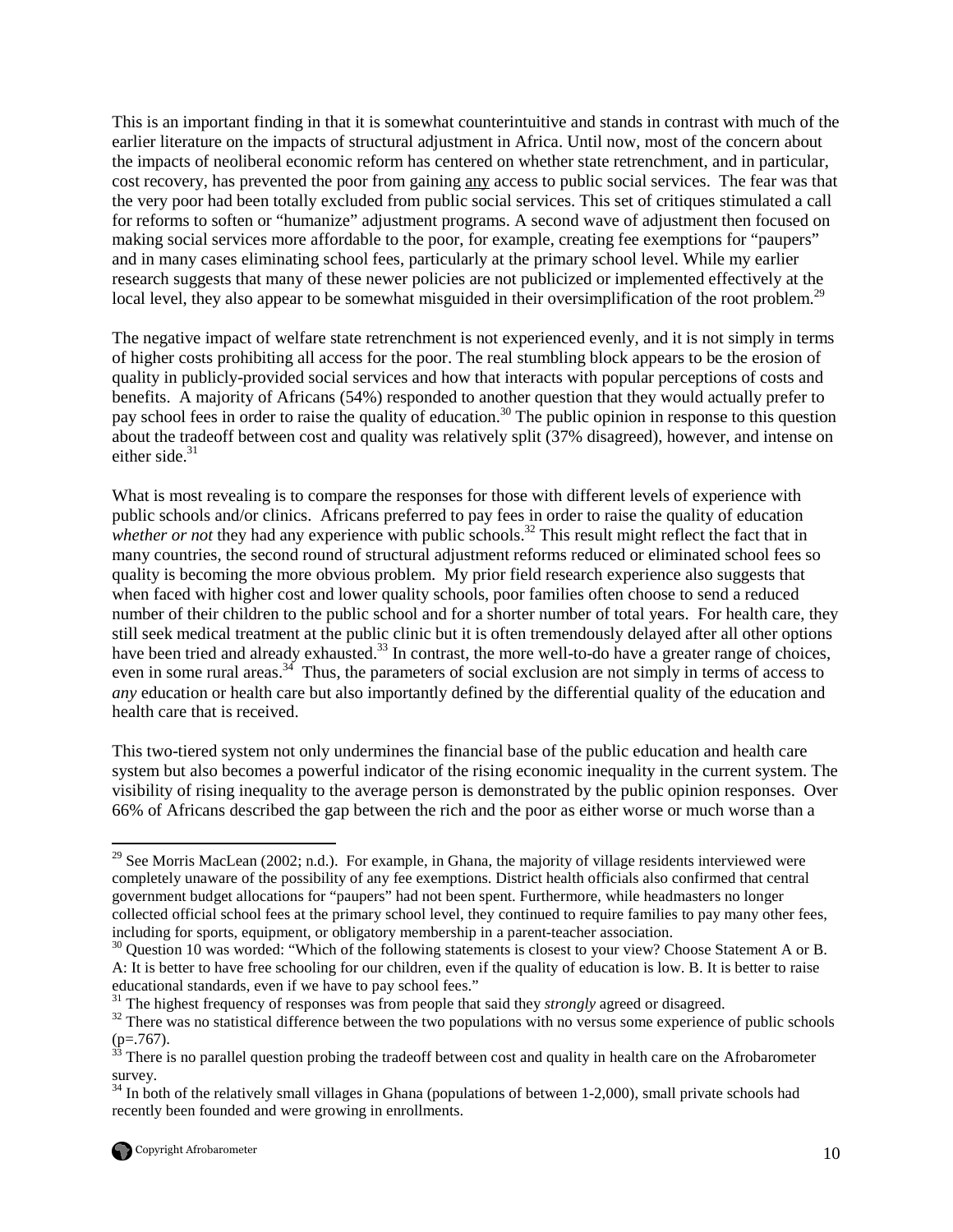few years ago, whereas only 30% described it as the same or better. Again, the different reforms that have been more recently implemented in education versus health seem to have shaped individual's views on the changes in inequality. Africans with some experience of schools were more likely than those without to portray inequality as improving.<sup>35</sup> And, there was no statistically significant difference in the responses from those with some or no experience with public clinics; they were equally likely to describe inequality as worsening. The next section explores the political implications of this two-tiered system of public and private social welfare provision.

#### **The Political Consequences of the Variation in Micro-Experience of Welfare State Retrenchment**

If the poor are essentially forced to use poorer quality public education and health services than the wealthy, what are the political consequences? How does people's different level of experience with public schools and clinics shape their evaluations of economic reform? And, do these two different populations of public and private service users conceptualize and exercise citizenship in distinct ways?

My hypothesis is that these different micro-experiences of the welfare state have important consequences for politics. Before proceeding, I want to be clear that I do not portend that the popular experience of public social services is the only variable that matters. What I am arguing is that the locallevel experience of the state in the provision of social services has an important, and, yet heretofore, understudied role in shaping African politics. In this paper, I will thus share preliminary results to demonstrate that these two distinct populations of service users are reflecting, thinking and acting differently as political actors. In subsequent analyses, I will be able to look more systematically at the relative importance of this variable vis-à-vis other rival explanatory factors. Even this preliminary analysis makes a valuable contribution, however, in its attempt to bridge two Africanist literatures: one that focuses on the politics of economic reform and public policymaking, with another that focuses on democracy, political participation and citizenship. Ironically, West Europeanist and Americanist scholars often make these linkages explicitly within the welfare state literature that focuses on the advanced industrialized countries, but there is little dialogue to date in the study of Africa.

#### **Popular Evaluations of Economic Reform**

First, I investigate the most proximate political outcome of social service users' experiences with the state. I look at how their experience (or lack thereof) shapes their evaluations of the economic reform programs themselves. Do Africans who have no experience with public schools and clinics characterize the economic policies more negatively or positively? In the early part of the Afrobarometer survey, respondents are given two opposing statements, asked to choose the one that is closest to their view, and then state how strongly they agree with it.<sup>36</sup> The question that is particularly well-crafted for revealing attitudes about the distribution of the costs of economic reform juxtaposes the following two statements: 1) "The government's economic policies have helped most people; only a few have suffered;"and, 2) "The government's economic policies have hurt most people and only benefited a few."<sup>37</sup> The overwhelming majority of Africans interviewed responded negatively (64%) that economic policies had hurt most people with 37% holding this opinion very strongly.

 $37$  Approximately 3% responded "agree with neither" which I recoded as a neutral opinion, neither positive nor negative, and excluded from the analysis. About 3% responded "don't know" or refused which were excluded from the analysis as system missing.



<u>.</u>

 $35$  Of those respondents with some experience with schools, 32% described inequality as improving. Pearson chisquare= $6.36$ \*.

<sup>&</sup>lt;sup>36</sup> Enumerators were instructed to probe for the strength of the opinion but not to read aloud the "agree with neither" or "don't know" options.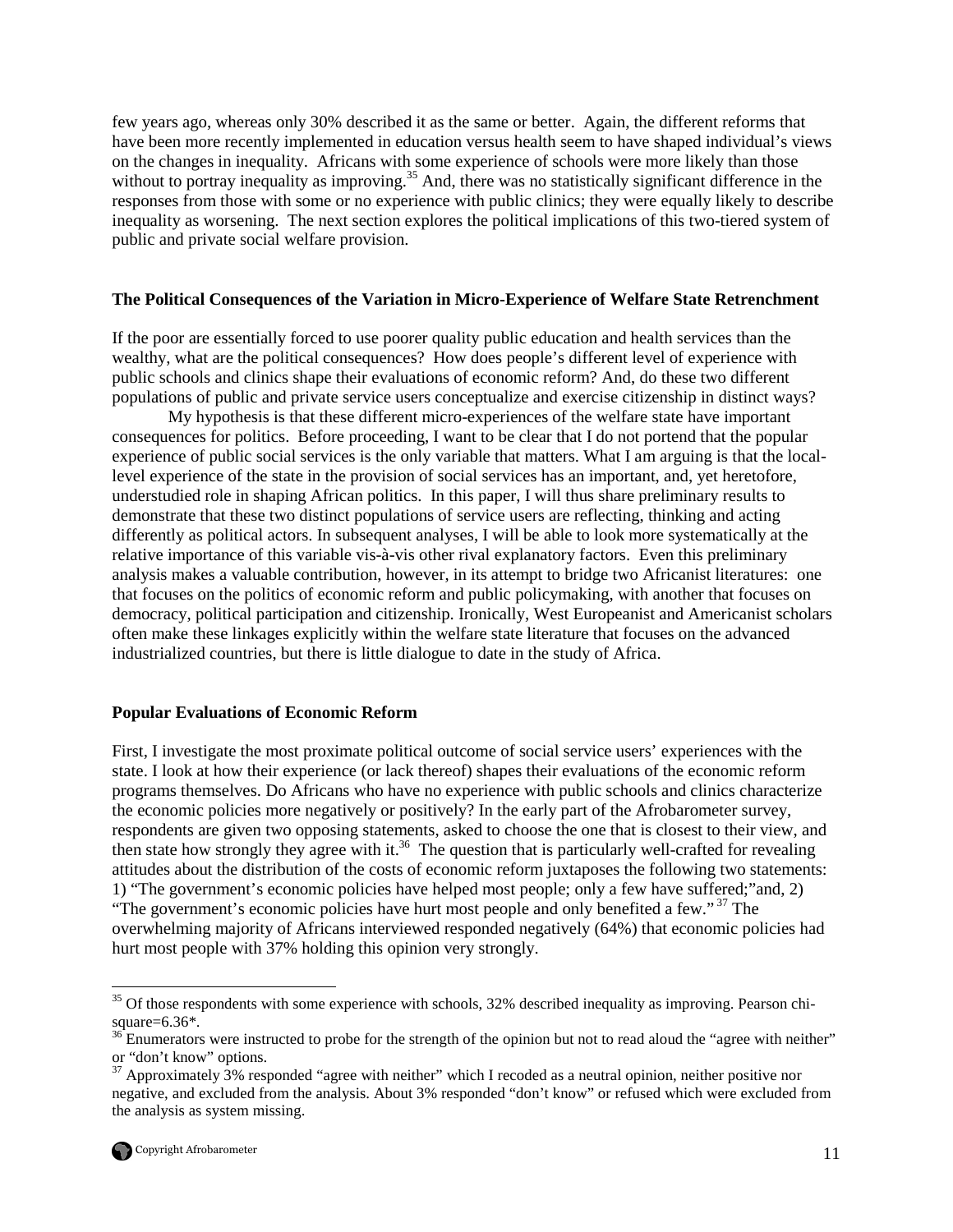There is also strong evidence that those who have no experience of public schools or clinics are more likely to express negative views, believing that economic policy has hurt most people. (*See Tables 7a and 7b.*) What is interesting about this opinion is that the more well-to-do "no experience" population may be actually choosing not to receive lower quality services from the state, but that they still associate current economic policies with high costs. Even though the question wording seems to elicit a more abstract assessment of costs for "most people," it is arguable that many respondents think and reply in terms of the costs that they themselves have experienced.

Having looked at whether people perceive government economic policies as costly, I next examine the differences in their opinion about whether the government should abandon its current economic policies. This question in the survey asks respondents to indicate which of the following two statements is closest to their view: 1) "The costs of reforming the economy are too high; the government should therefore abandon its current economic policies;" or, 2) "In order for the economy to get better in the future, it is necessary for us to accept some hardships now." Interestingly, this question stimulates a more positive set of responses overall than the previous question on costs. The majority of Africans (56%) agree that it is necessary to accept hardships in order to achieve future economic improvements. The way the two statements are juxtaposed implies that they would support the continuation of current economic policies to achieve those long-term goals. Over a third of Africans (35%) surveyed, however, believe that the costs are simply too high and that current economic policies should actually be abandoned. Interestingly, this question also stimulates a slightly higher number of "don't know" or "agree with neither" responses than the earlier question on costs. Thus, there appears to be a greater consensus among Africans that the economic policies cause suffering than what should be done in the future as a consequence.

Again, when I compare the responses of those with no experience of public services and those with some, I find puzzling differences in opinion on whether economic policies should be abandoned. Here, the level of experience with public schools does not seem to matter much. Those with or without experience with schools are split in roughly similar ways, with 62% stating that it was necessary to accept hardships now in order for the economy to get better in the future. In contrast, a significantly greater number of Africans with no experience with public clinics state that current economic policies should be continued in comparison to those who receive health services from the state. My interpretation is that those with no experience of public schools or clinics may be more negative about the costs but be more willing to accept hardship in the short-term precisely because they have located other private alternative service providers. The differences seen between the experience of public schools and clinics are due to the greater softening of cost recovery in schools and also the perception that health care is more costly with life-ordeath consequences when access is hindered or quality is sacrificed.

## **The Implications for the Exercise of Citizenship**

Now, I turn to examining the implications of the micro-experience of social policy on the exercise of citizenship at the local level. In another analysis of Afrobarometer data, Logan and Bratton conclude that while Africans are active voters, they are not yet claiming democracy as active citizens.<sup>38</sup> While they test certain micro-level social characteristics and political attitudes as well as macro-level country contexts and institutional legacies, I would like to analyze the micro-experience of those macro-policies and contexts. Hence, I am interested to see whether receiving public social services and interacting with the state on an everyday basis shapes the ways Africans participate in politics and conceive of citizenship. This set of hypotheses draws directly from the policy feedback literature that has focused almost exclusively on how American welfare state policies have shaped civic engagement in the U.S.

<sup>&</sup>lt;u>.</u> <sup>38</sup> Logan and Bratton (2006) attempt to explain the demand for vertical accountability in African political systems.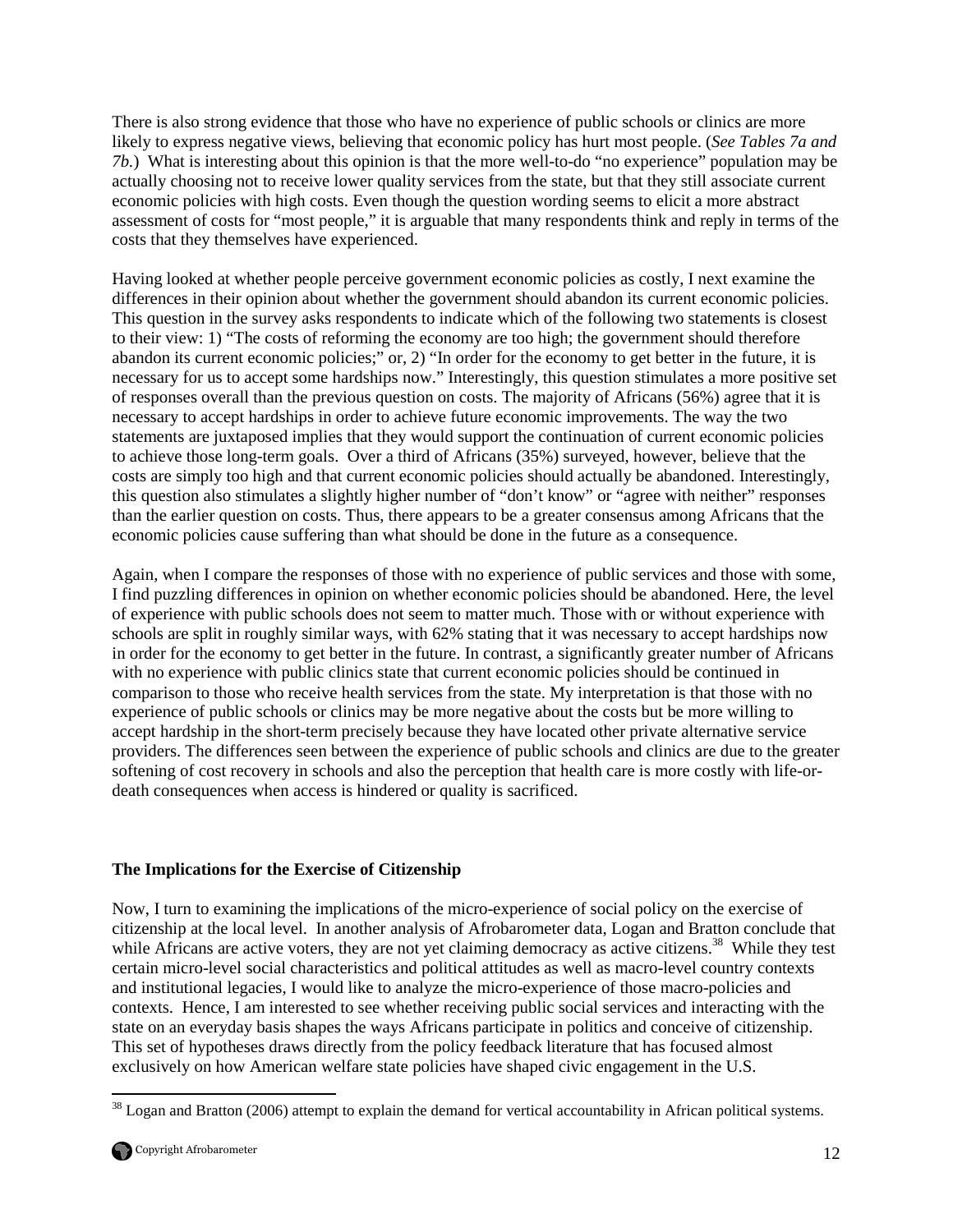So, how will I conceptualize and measure the exercise of citizenship? In a different paper focusing on the effect of poverty on African citizenship, Bratton conceptualizes democratic citizenship in terms of certain political norms, attitudes and behaviors.<sup>39</sup> In this paper, I focus exclusively on the latter component – political behaviors. I am interested in how the everyday experience of social policy may shape the nature of everyday practices of political behavior, something I term the "exercise of citizenship." I examine first the frequency of political participation – both electoral and non-electoral forms of participation. Then, I analyze the locus and mechanisms of exercising citizenship. In other words, I look to see whether there are important differences between these two groups in terms of whether they contact political leaders at the central versus the local level, and whether they use formal or informal political channels.

### **Frequency of Electoral Participation**

Africans are indeed comparatively active voters. Approximately 80% of all respondents were registered to vote in the last election.<sup>40</sup> There are important differences, however, among those who had experience with public schools and clinics, and those who did not. Those who had experience with public schools and clinics were significantly more likely to register to vote than those who had no experience at all.<sup>41</sup> A logistic regression analysis confirms that having any experience with public schools or clinics remains significant in increasing the odds of registering to vote even when other local-level demographic controls are included. (*See Tables 9a and 9b*.) Rural residence, age, education level and gender all influence an individual's probability of registering but they do not eliminate the role of social policy experience. Interestingly, neither poverty nor the level of social service infrastructure in the area is a significant factor in shaping voter registration. Poverty's lack of influence may be because the hurdle for this type of political participation is so low. Finally, country is also included as a control in the model but, as in the earlier section of the paper, the results are difficult to interpret. Country-level differences are significant in 13 of the country cases thus signaling the need for further exploration with a more sophisticated type of analysis.<sup>42</sup>

Africans also reported a high level of voter turnout overall with 74% of all respondents voting in the last election.<sup>43</sup> Paralleling the earlier results on voter registration, those who had some experience with public schools and clinics were significantly more likely to vote than those who had no experience at all.<sup>44</sup> A logistic regression analysis is used to test whether having any experience with public schools or clinics is significant in increasing an individual's odds of voting even when key local-level demographic variables are included as controls. (*See Table 10a and 10b.*) The results suggest that experience with public schools

-

 $39$  See Bratton (2006).

<sup>&</sup>lt;sup>40</sup> The reasons for not registering include: did not want to register; could not find a place to register; were prevented from registering; did not register for some other reason. This diverse set of reasons was combined as one value, 0= "did not register." Those who reported that they were too young to register (7.3%) were excluded from the analysis as system missing along with those who refused or answered "don't know."

<sup>&</sup>lt;sup>41</sup> 88% of those with experience with public schools registered to vote in comparison to only 82% of those with no experience (Pearson chi-square=154.4\*\*\*). Similarly, 87% of those with experience with public clinics registered to vote in comparison to 85% of those with no experience (Pearson chi-square=10.3\*\*\*).

<sup>&</sup>lt;sup>42</sup> For example, being a resident of Botswana, Senegal, and Zambia decreases the odds of an individual registering to vote.

<sup>&</sup>lt;sup>43</sup> Only 5% said that they did not vote. The reasons included: decided not to vote; could not find the polling station; were prevented from voting; did not have time to vote; and, did not vote for some other reason. This variety of reasons was included as one value 0= "did not vote". The respondents who were not registered (20%) and those who replied "don't know" or refused were excluded from the analysis.

<sup>&</sup>lt;sup>44</sup> 94% of those with experience with public schools voted in comparison to 91% of those with no experience (Pearson chi-square=32.17\*\*\*). Similarly, 93% of those with experience with public clinics voted in comparison to 92% of those without any experience (Pearson chi-square=6.59\*\*).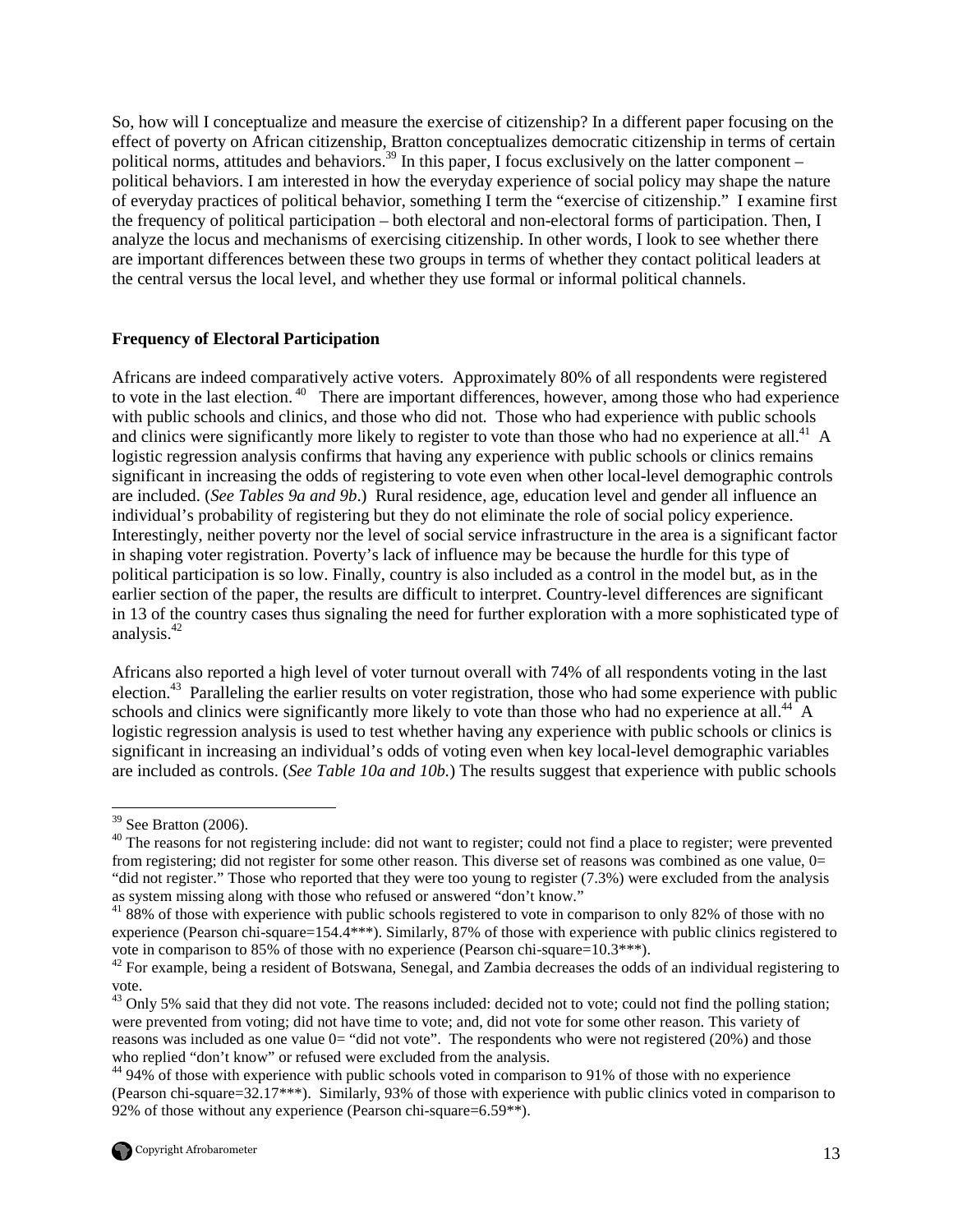does significantly increase an individual's odds of voting but that experience with public clinics does not. In the analysis of voting, the only demographic factor that is consistently significant is age and being female, which both increase the chances of voting. Rural residence, education level and poverty all tend to decrease the odds of voting but are not significant. Whether or not there is a school or clinic in the area is also insignificant. Again, there are interesting but puzzling country differences here that warrant further analysis in an extension of this work.

## **Frequency of Non-Electoral Participation**

It is clear from the literature on democracy in Africa as well as civic engagement around the world that electoral participation is neither the only, nor necessarily most important, measure of political participation. Elections occur rather seldom and participation in those elections may be influenced by a number of exogenous factors. The Afrobarometer data thus includes many questions that elicit information about non-electoral forms of participation that will be examined in detail here.

First, I look at whether or not Africans have contacted any political leaders over the past year about an important problem or to give their views on an issue. Overall, 59% of respondents replied that, over the past year, they had contacted at least one political leader whereas 40% of respondents said that they had never contacted anyone. Respondents had a wide variety of possible political leaders read out as options to them including: a local government councilor; a member of parliament; an official of a government ministry; a political party official; a religious leader; a traditional ruler; and, some other influential person.

Whether or not an individual had experience with public schools or clinics continues to be statistically significant in increasing political participation, but now is much more striking in the magnitude of effects than with electoral participation. Thus, 63% of those with any experience of public schools contacted at least one political leader whereas only 53% of those without any experience did so.<sup>45</sup> These gaps widen even further with experience with public clinics. Thus, 62% of those with experience with public clinics are reported contacting at least one political leader and only 50% of those without experience did the same.<sup>46</sup> A logistic regression analysis confirms that having experience of public schools and clinics significantly increases the probability of an individual contacting any political leader even with important demographic variables included as controls. (*See Tables 11a and 11b.*) Being a resident of a rural area appears to consistently decrease the odds of contacting any political leader, even though several of the leaders mentioned might live in the same rural community. Also interesting is that poverty appears to increase the odds of political contacting, as does being female. These are perhaps less intuitive than the finding that an increased education level increases a respondent's likelihood of contacting any political leader. For the first time, there are no significant country differences visible in the results. Overall, the important take-away point here is that despite the inclusion of several other significant micro-level variables, the role of an individual's experience with public social services remains significant and powerful.

A second aspect of non-electoral participation is whether or not respondents join together collectively either at community meetings, as informal advocacy groups, or in larger demonstrations. For all three measures of this group participation dimension, I find that experience with public schools and clinics plays a persistent and significant role in increasing the exercise of citizenship. (*See Table 12.*) For example, 71% of those with experience in public schools reported attending a community meeting at least

<sup>-</sup> $45$  Pearson chi-square=191.51\*\*\*.

 $46$  Pearson chi-square=173.59\*\*\*.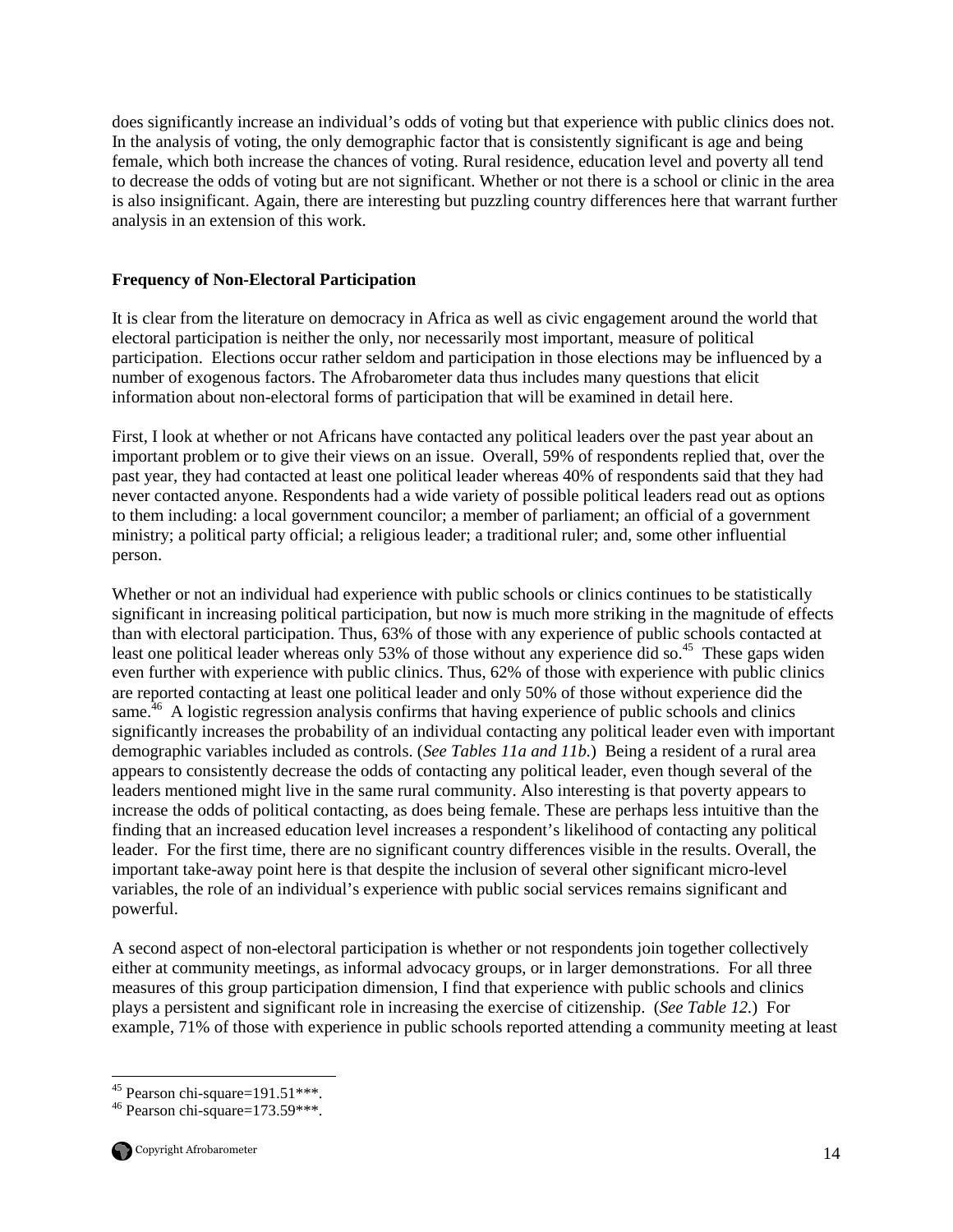once in comparison to only 59% of those without experience.<sup> $47$ </sup> Similarly, 69% of those with experience with public clinics reported attending a community meeting in comparison to only 57% of those with no experience. The logistic regression analyses confirm that experience with public schools and clinics increases the probability of attending community meetings by 34-49%.

Similar results are found for the second measure of group participation: whether respondents join with others to raise an issue. In response to this question, 55% of those with experience in public schools said that they join others to raise an issue whereas only 45% of those with no experience reported doing so.<sup>48</sup> Similarly, 53% of respondents with experience with public clinics described joining with others to raise an issue but only 44% of those without experience did.<sup>49</sup> The logistic regression analyses confirm that experience with public schools and clinics positively increases the probability of joining with others to raise an issue between 36-45% even with the addition of key demographic controls.

Parallel results are found for the third measure of group political activity: whether respondents demonstrate and/or protest. Since only 13% of Africans reported demonstrating or protesting, one might suspect that this type of group participation is of another order, and that different dynamics might be at play. Instead, I find that the role of public social service experience remains statistically significant and powerful here as well.<sup>50</sup> Again, the addition of other significant demographic and macro-level controls such as poverty, rural residence, age, education level, gender, local infrastructure and country do not affect the continued significance of the experience of public schools and clinics.

A final important aspect of political participation is whether or not people even discuss politics. Overall, 69% of Africans report that they discuss politics either occasionally or frequently whereas 30% say that they never discuss them at all. Paralleling earlier results, those who have any experience with public schools or clinics are more likely to report discussing politics.<sup>51</sup> The logistic regression analysis again confirms the persistence of this experience of public social services variable as significant in increasing the odds of all of these various forms of non-electoral political participation. (*See Table 12.*)

### **The Central versus Local Locus of the Exercise of Citizenship**

An analysis of the locus of political contacting reveals that Africans tend to contact political leaders at the local level rather than at the central level. Whereas over 52% of all respondents said that they had contacted local leaders at least once, only 22% replied that they had contacted someone connected with the central government.<sup>52</sup>

<sup>-</sup> $47$  Pearson chi-square= $265.25***$ .

 $48$  Pearson chi-square=188.12\*\*\*.

<sup>49</sup> Pearson chi-square=100.58\*\*\*.

 $50\,15\%$  of respondents with experience of public schools reported demonstrating or protesting in comparison to 11% of those without any public school experience (Pearson chi-square=42.80\*\*\*). This gap narrows a bit when it comes to the role of public clinic experience but remains significant (Pearson chi-square=8.76\*\*). 14% of respondents with experience of public schools reported demonstrating or protesting in comparison to 12% of those without any such experience.

 $\frac{51}{21\%}$  of those with experience of public schools report discussing politics in comparison to only 66% of those with no experience (Pearson chi-square=54.26\*\*\*). In a similar trend, 70% of those with experience of public clinics report discussing politics in comparison to 67% of those with no experience (Pearson chi-square=10.27\*\*\*).

 $52$  In this paper, I include members of parliament, ministry officials and political party officials as associated with the central government. Religious leaders, traditional rulers and local government councilors are considered local contacts. I exclude "some other influential person" as the centrality/locality of this contact is too ambiguous.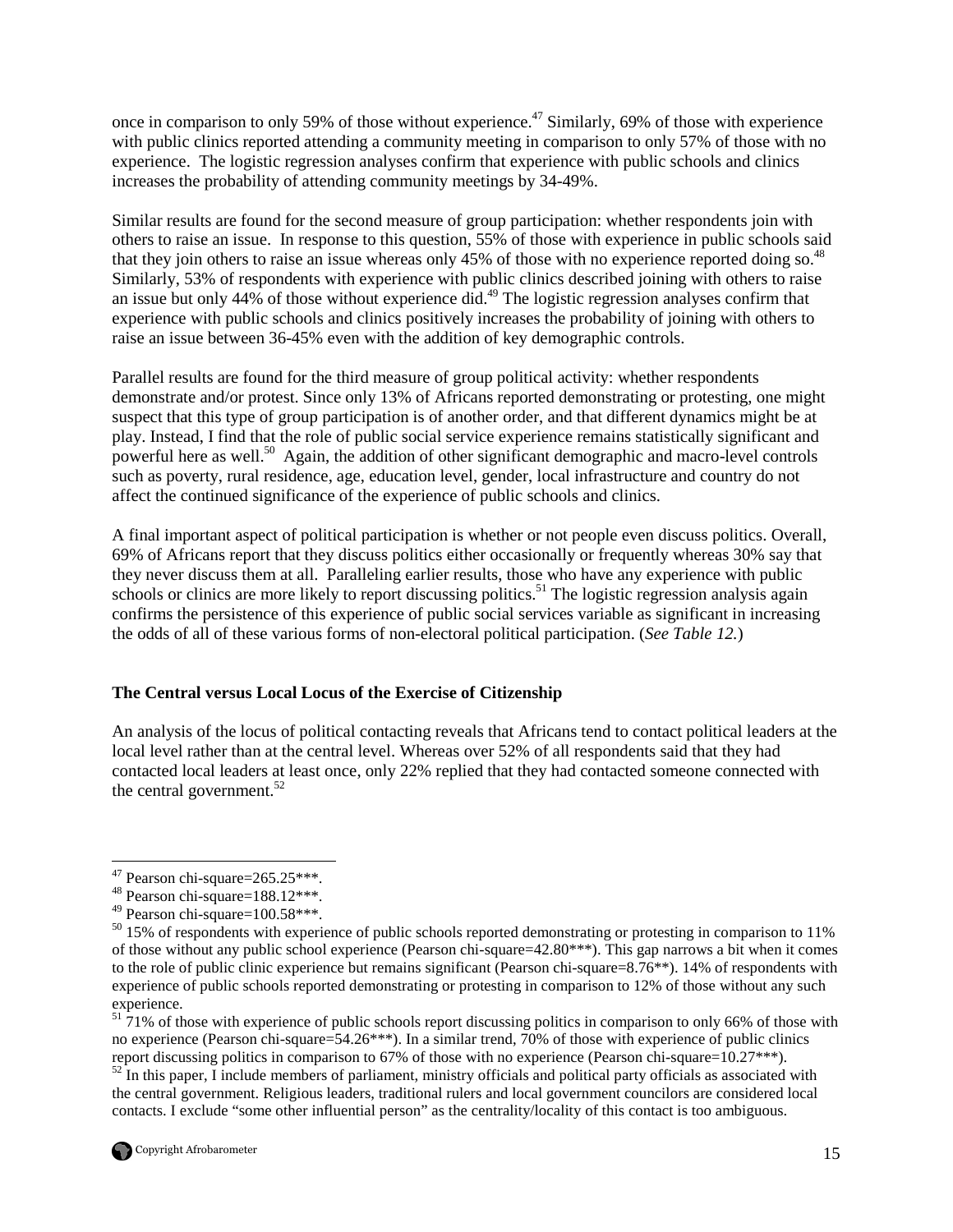But how does the experience of public social service affect the central versus local locus of citizenship? After calculating a ratio of central to local political contacting, I compare the behaviors of those who have experienced public schools and clinics to those who have not. I find that any experience with public schools makes a slight difference in increasing the centrality of contacting. Thus, slightly greater numbers of respondents who have experience with public schools are in the category with the highest ratio of central government contacting, and the difference is of borderline significance.<sup>53</sup> On the other hand, there appears to be no statistical difference in the central versus local contacting of those with some versus no experience of public clinics.

### **The Formal versus Informal Channels Used in Exercising Citizenship**

In addition to the locus of African citizenship being more local than central, the channels used for contacting political leaders tend to be more informal than formal. While only 31% of all respondents noted that they had made any political contacts that normally involve formal channels of access, 50% reported contacting political leaders that usually involve more informal channels.<sup>54</sup> The clearest demonstration of the importance of informal political channels is the 19% of respondents who reply that they contact "some other influential person."

Whereas the centrality of the exercise of citizenship was more weakly and inconsistently influenced by the experience of social policy, it appears that the level of informality is more powerfully and consistently influenced. A higher percentage of respondents who have some experience with public schools and or clinics use a high ratio of formal political channels.<sup>55</sup> Conversely, those without any experience of schools or clinics tend to use informal political channels.

To sum up this section, having experience with public education and health services appears to have important political consequences. These two populations are not only distinct in terms of social welfare, i.e., whether they receive schooling and medical care through the state. But, they also participate and exercise their citizenship in unique ways. Those with at least some experience of public schools and clinics tend to participate more frequently in a range of political activities – from voting to demonstrating to just discussing politics. They also tend to exercise their citizenship through more centralized and formal political channels. In contrast, those without experience appear to be less engaged and when they do participate, their actions are more local and informal.

## **CONCLUSION**

-

In the first part of this paper, I demonstrate that there are two, dissimilar populations that are differentially engaged (or not) with publicly-provided social services in Africa. I find that poverty matters but perhaps in surprising ways. With increasing levels of poverty, Africans are more likely to receive their health and

<sup>&</sup>lt;sup>55</sup> 7% of respondents who have experience with schools are in the category of the highest ratio of formal to informal contacting whereas 6% of respondents with no experience are in this category. Conversely, 30% of those respondents with no experience of schools use informal channels whereas only 25% of those with experience do (Pearson chi-square=53.721\*\*\*). The proportions of respondents using highly formal versus highly informal political channels is almost identical for the experience or not of public clinics (Pearson chi-square=32.395\*\*\*).



 $53$  Pearson chi-square=5.809 at a borderline significance level of p=.055.

<sup>&</sup>lt;sup>54</sup> In this paper, I include contacting religious leaders, traditional rulers and some other influential person as informal channels. Contacting local government councilors, members of parliament, ministry officials, and political party officials are more often associated with formal channels. This is clearly a difficult distinction to make as an individual might contact a village chief through a very public and formalized set of rules whereas they might have occasion to contact a ministry official through back-door channels.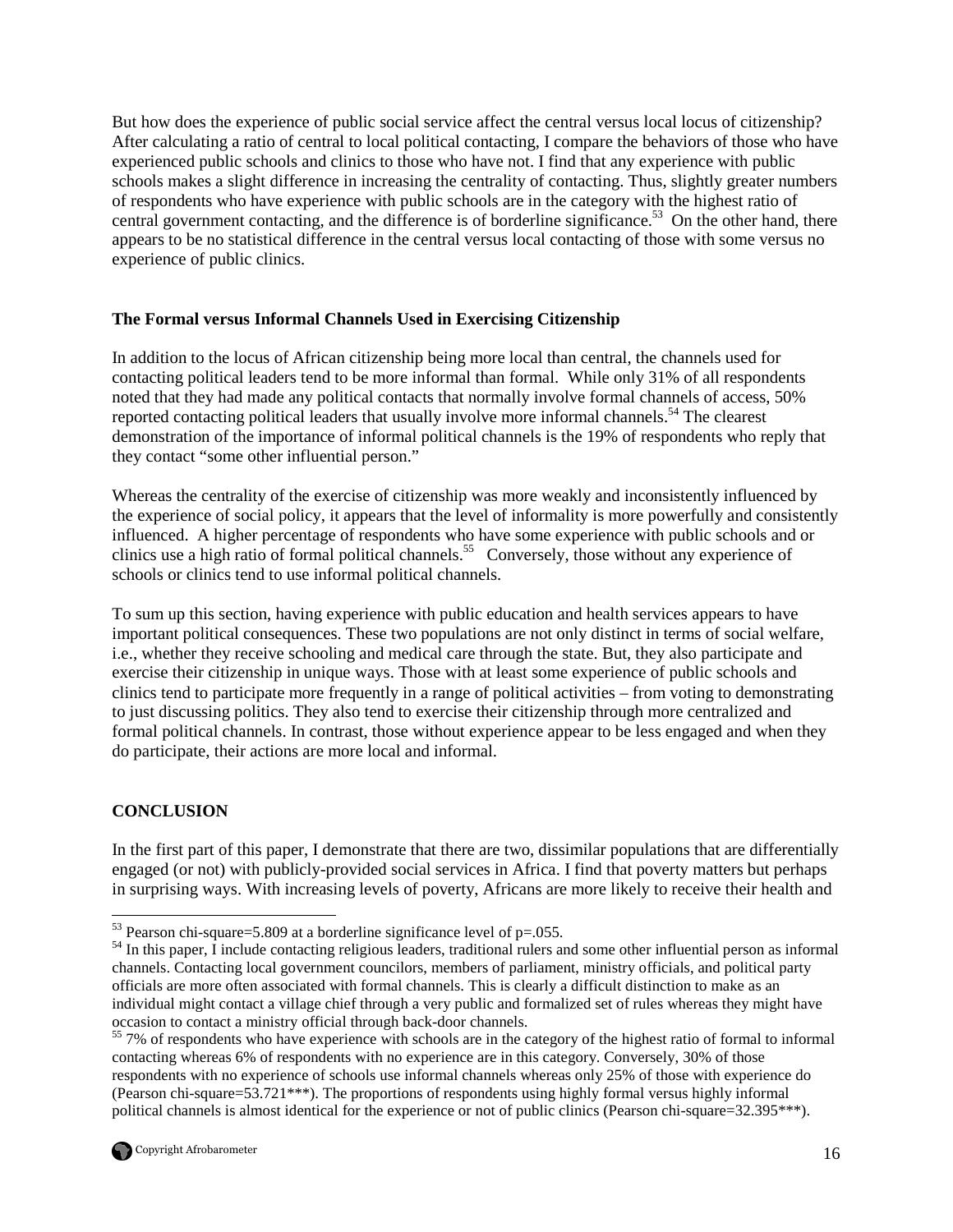education services through the state. In contrast, those who are less poor are more likely to report having no experience with public schools and clinics.

The second part of the paper explores whether or not these two distinct populations of public service users and non-users evaluate economic reform and exercise citizenship in different ways. I find that those who have more experience with public schools and clinics are more likely register, vote and participate in a wide range of non-electoral political activities. They not only are more frequent participants but they orient their political actions toward central government leaders and are more likely to use formal political channels than those without any experience of public schools and clinics.

This paper highlights the importance of digging into the micro-experience of public policies. It is vital to look at how policies affect politics, and not just the other way around. We cannot understand the political process of globalization and the retrenchment of the welfare state anywhere if we do not examine how these policies are experienced differentially on the ground. This policy feedback approach demands that country-level effects be included but also disentangled more effectively than is done in this preliminary analysis. Multilevel modeling offers an opportunity to do this and will be employed for the next round of analysis. But it is not simply a superior statistical technique that will solve the puzzles at hand. There is clearly a role for detailed knowledge of the country cases at many stages of the analysis including what questions to ask; how to conceptualize and recode variables; how to construct the model; and, how to interpret the results. The process of analyzing and writing this paper thus reaffirmed my belief in the value of nested research designs and mixed method approaches.

Finally, the paper's analysis raises a critical issue for policymakers in Africa and other parts of the developing world. Donors and governments around the world need to invest in improving not just the accessibility, but the *quality* of social services. The paper suggests that the more well-to-do might be choosing not to receive their health and education services from the state. This appears to be creating a two-tiered system where the poor rely on public schools and clinics and those with more resources at their disposal elect to use private service providers. This obviously has important consequences for the public social welfare system if those who are more able to pay for services are opting out.

But this is not simply an economic development or social welfare issue. It is a political one. The retrenchment of the welfare state in Africa has political consequences at the micro-level. A substantial number of Africans appear to be not only disengaging in terms of their social citizenship but also in the ways they practice politics. Perhaps as they struggle to make ends meet and provide for themselves outside of the state-provided social welfare system, they become less involved with the state on an everyday basis and less active in demanding accountability. Thus, the problem is not just about the longrun sustainability of the public schools and clinics in Africa; it is even more importantly about the dynamic nature of citizenship in Africa and the long-term prospects for strengthening democracy from the grassroots up to the national level.

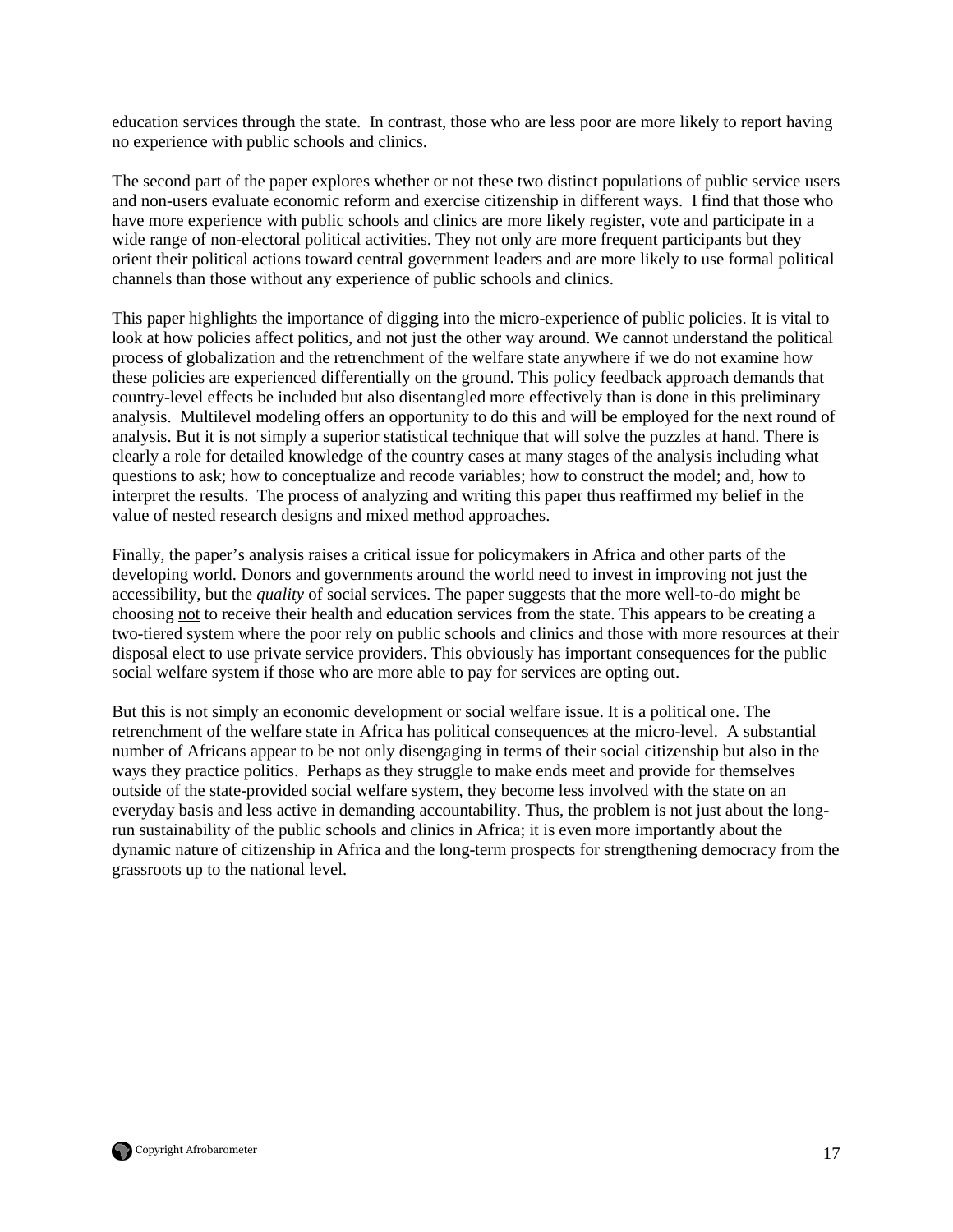## **Table 1. Existence of Significant Number of Respondents who Report No Experience with Schools or Public Clinics**

|                                          | Percentage with No<br><b>Experience</b> | <b>Percentage With Some</b><br><b>Experience</b> | <b>System Missing Data</b> |
|------------------------------------------|-----------------------------------------|--------------------------------------------------|----------------------------|
| <b>Experience with</b><br><b>Schools</b> | 31%                                     | 60%                                              | 9%                         |
| <b>Experience with</b><br><b>Clinics</b> | 17%                                     | 77%                                              | 6%                         |

## **Table 2. Sum of Extent of Experience with Schools and/or Clinics**

| <b>Extremely low</b><br>experience with<br><i>neither</i> schools<br>nor clinics | Moderate<br>experience most<br>likely with either<br>schools or clinics | <b>High experience</b><br>with both schools<br>and clinics | <b>System Missing</b><br>Data |
|----------------------------------------------------------------------------------|-------------------------------------------------------------------------|------------------------------------------------------------|-------------------------------|
| 12%                                                                              | 22%                                                                     | 54%                                                        | 13%                           |

### **Table 3. Description of Population with No Experience in Comparison to Those Who Report At Least Some Experience of Public Schools**

|                        |                      | Characteristics         | Pearson's R     |
|------------------------|----------------------|-------------------------|-----------------|
| Those who report no    | More likely to be    | Urban                   | $078***$        |
| experience with public |                      | Very young $(18-25)$ or | $.093***$       |
| schools                |                      | very old $(61$ and +)   |                 |
|                        |                      | More well-to-do         | $.063***$       |
|                        |                      | Highly educated         | $-.040***$      |
|                        | Equally likely to be | Female                  | Not significant |
|                        |                      | Have a school nearby    | Not significant |

## **Table 4. Description of Population with No Experience in Comparison to Those Who Report At Least Some Experience with Public Clinics**

|                        |                   | Characteristics      | Pearson's R |
|------------------------|-------------------|----------------------|-------------|
| Those who report no    | More likely to be | Urban                | $.087***$   |
| experience with public |                   | Very young $(18-25)$ | $.042***$   |
| clinics                |                   | More well-to-do      | $.107***$   |
|                        |                   | Highly educated      | $-0.090***$ |
|                        |                   | Male                 | $023***$    |
|                        | Less likely to    | Have a clinic nearby | $-0.018**$  |

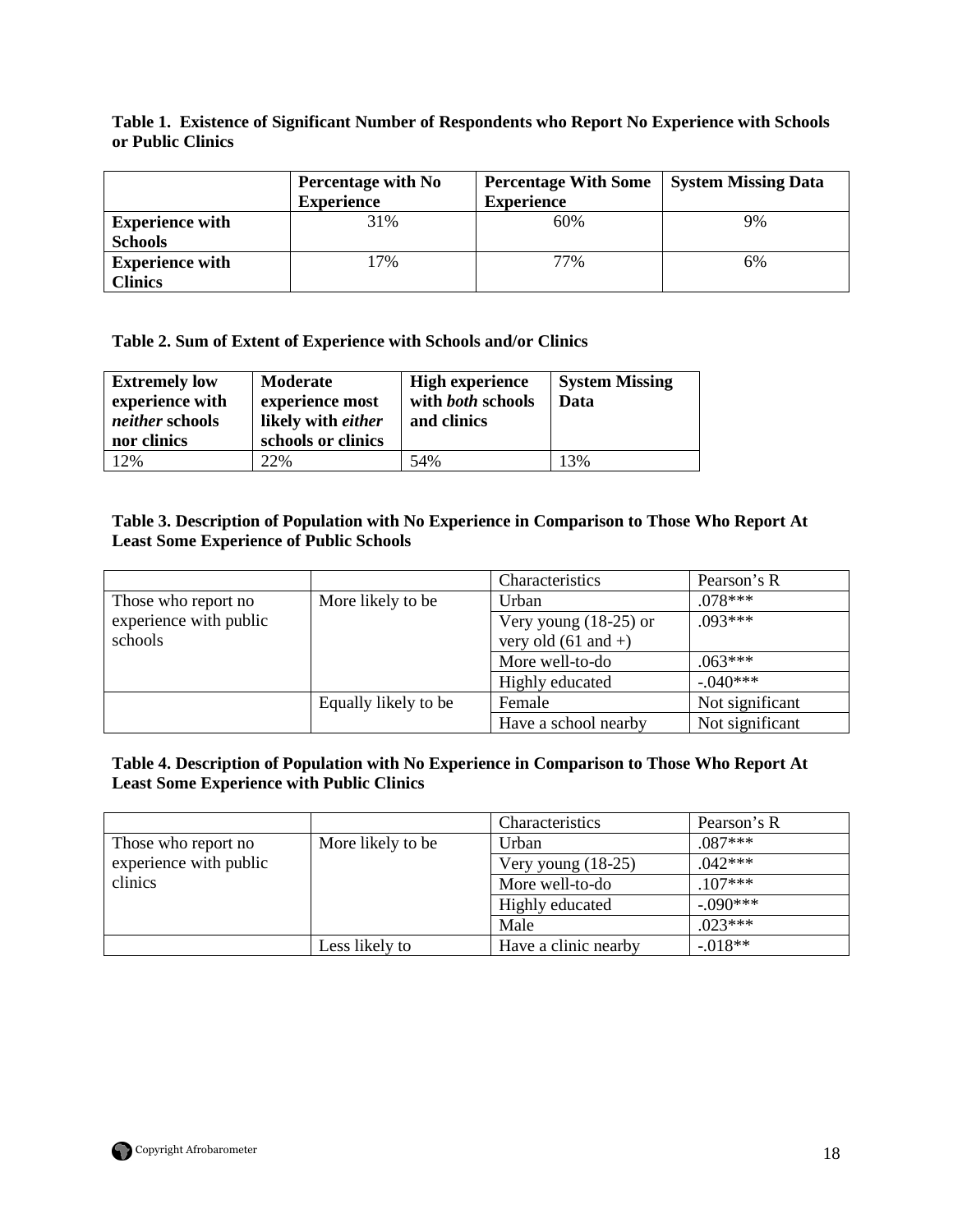| <b>Variable</b>        | B       | Exp(B)     |
|------------------------|---------|------------|
| <b>Poverty</b>         | .103    | $1.109***$ |
| Country                | See 5b. | See 5b.    |
| Age                    | .179    | $1.195***$ |
| <b>Education level</b> | .174    | 1.190***   |
| <b>Rural</b>           | $-313$  | .731***    |
| <b>Female</b>          | $-.024$ | .977       |
| School in the area     | $-.085$ | .919*      |

**Table 5a. Factors that Explain Whether Individual Has Any Experience with Public Schools** 

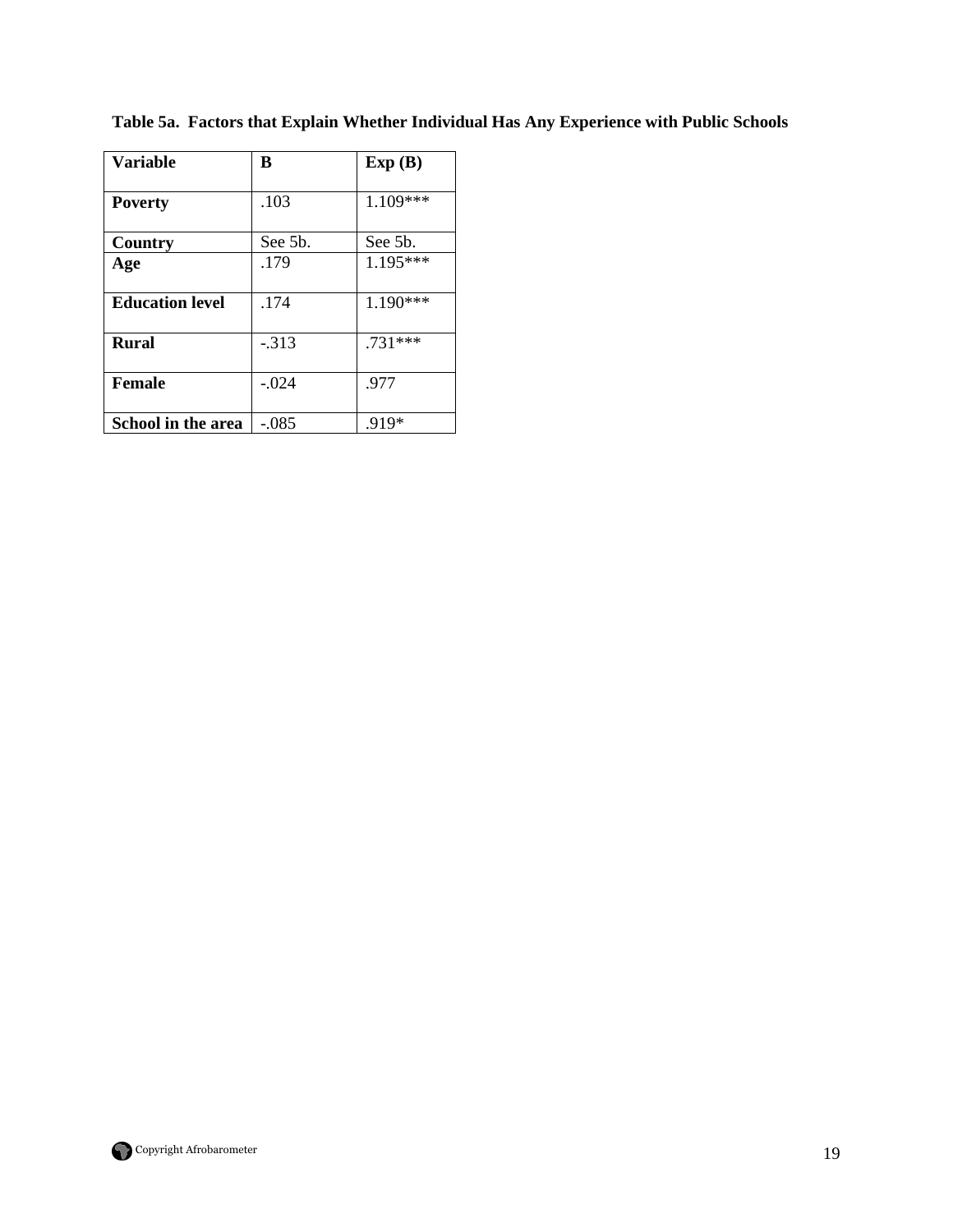**Table 5b. Variation in Effects of Country on Whether Individual Has Any Experience with Public Schools** 

| <b>Countries that</b>   | B        | Exp(B)     |
|-------------------------|----------|------------|
| <b>Increase Odds of</b> |          |            |
| <b>Having Any</b>       |          |            |
| <b>Experience</b>       |          |            |
| Mozambique              | .936     | 2.549***   |
| Botswana                | .634     | $1.884***$ |
| Mali                    | .289     | $1.336**$  |
| Senegal                 | .254     | 1.289*     |
| <b>Countries that</b>   |          |            |
| <b>Decrease Odds of</b> |          |            |
| <b>Having Any</b>       |          |            |
| <b>Experience</b>       |          |            |
| Madagascar              | $-.976$  | $.377***$  |
| Cape Verde              | $-.950$  | $.387***$  |
| Zambia                  | -.913    | $.401***$  |
| Nigeria                 | $-.701$  | $.496***$  |
| Kenya                   | $-.597$  | $.550***$  |
| South Africa            | $-.427$  | $.653***$  |
| Ghana                   | $-.597$  | $.550**$   |
| Lesotho                 | $-.261$  | $.771**$   |
| Tanzania                | $-.198$  | $.820*$    |
| <b>Countries Where</b>  |          |            |
| <b>No Significant</b>   |          |            |
| <b>Effect on Any</b>    |          |            |
| <b>Experience</b>       |          |            |
| Benin                   | .095     | 1.100      |
| Namibia                 | .080     | 1.083      |
| Uganda                  | $-.070$  | .933       |
| Malawi                  | $-.109$  | .897       |
| Zimbabwe                | Referent | referent   |

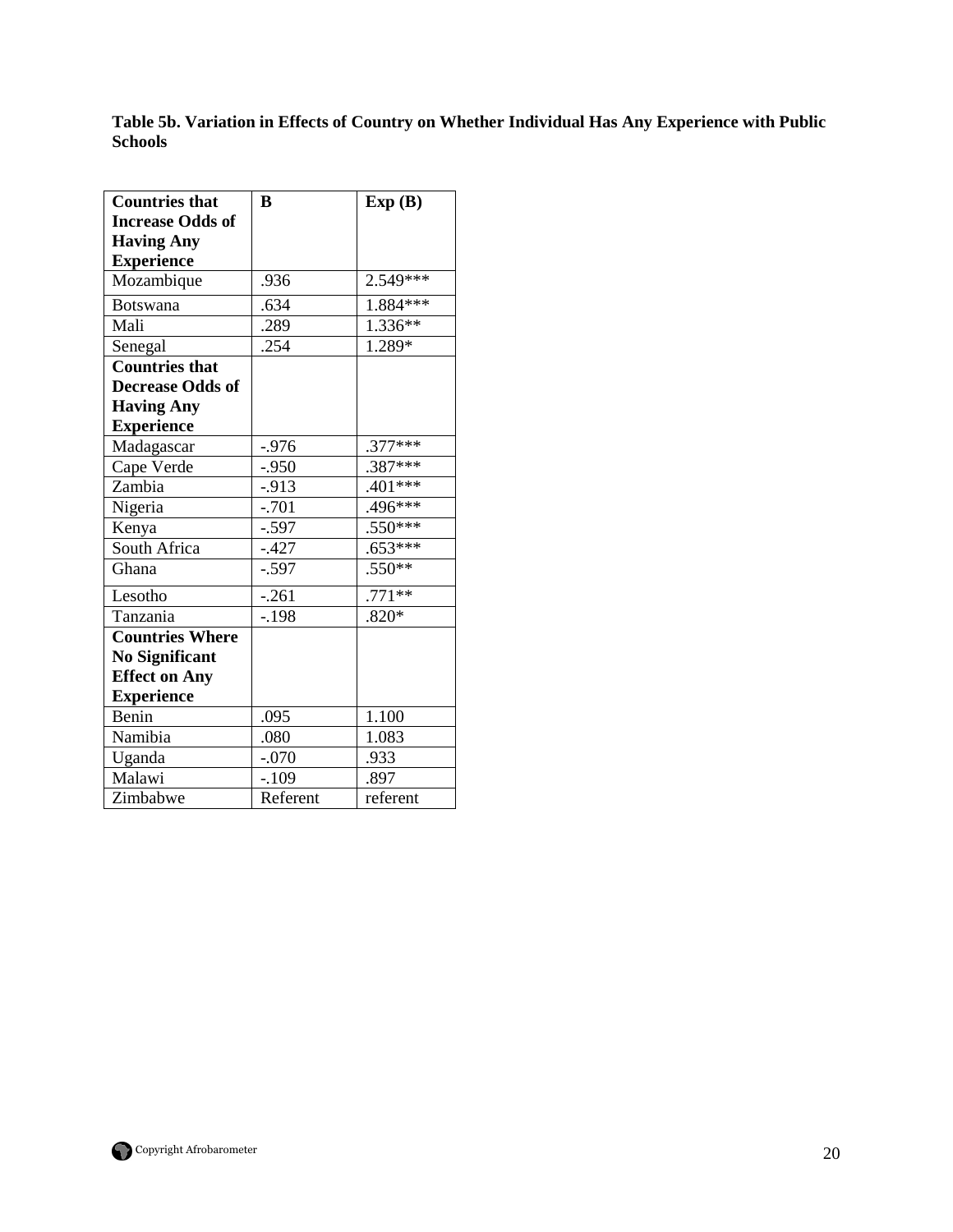| <b>Variable</b>           | B       | Exp(B)    |
|---------------------------|---------|-----------|
| <b>Poverty</b>            | .204    | 1.226***  |
| Country                   | See 6b. | See 6b.   |
| Age                       | .056    | 1.058***  |
|                           |         |           |
| <b>Rural</b>              | $-.187$ | $.830***$ |
| <b>Female</b>             | $-145$  | $.865***$ |
|                           |         |           |
| <b>Clinic in the area</b> | $-.099$ | $.906*$   |
| <b>Education level</b>    | $-.013$ | .987      |
|                           |         |           |

**Table 6a. Factors that Explain Whether Individual Has Any Experience with Public Clinics** 

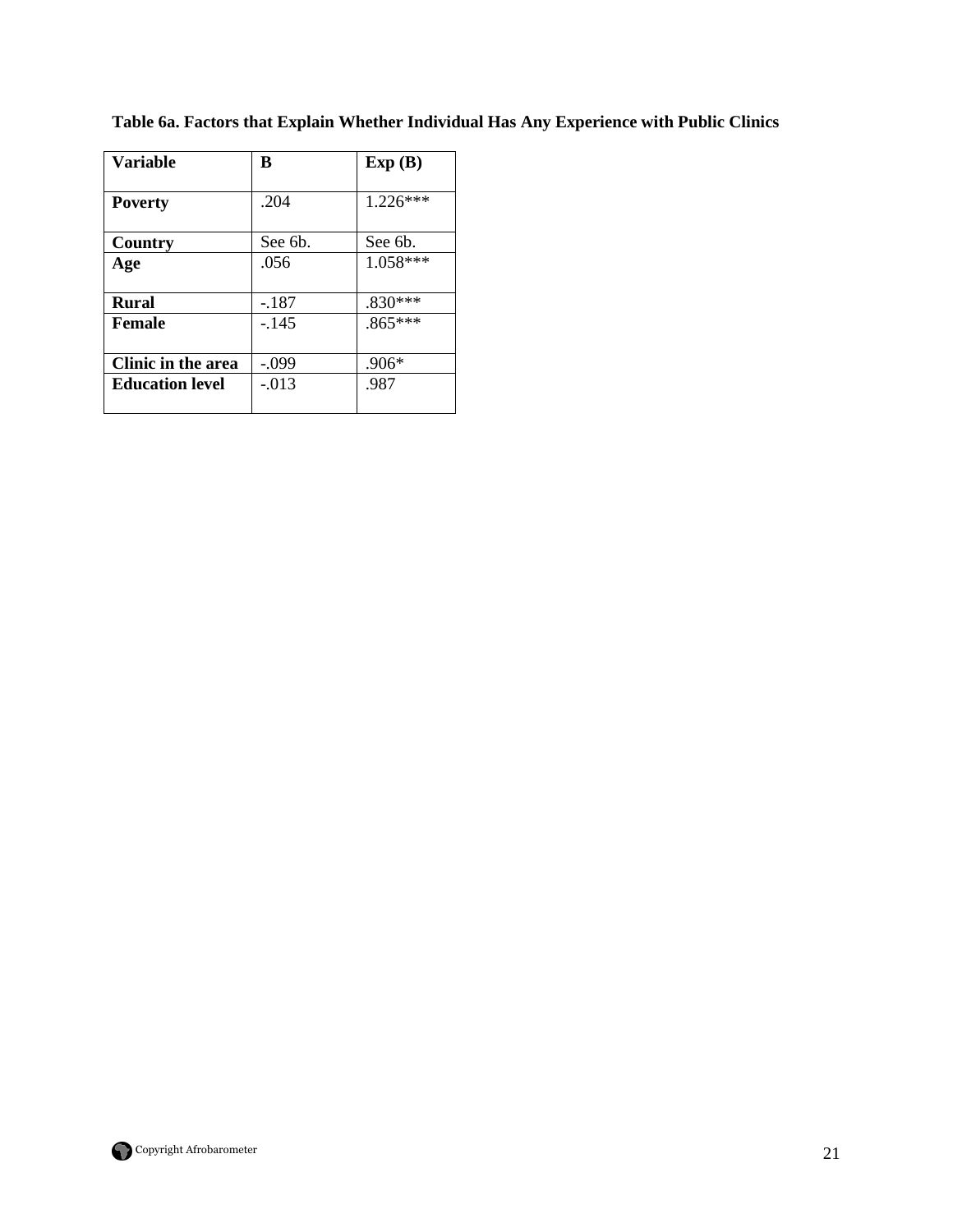**Table 6b. Variation in Effects of Country on Whether An Individuals Has Any Experience with Public Clinics** 

| <b>Countries that</b>   | B        | Exp(B)          | GDP per | <b>Colonial</b> |
|-------------------------|----------|-----------------|---------|-----------------|
| <b>Increase Odds of</b> |          |                 | capita  | <b>Legacy</b>   |
| <b>Having Any</b>       |          |                 |         |                 |
| <b>Experience</b>       |          |                 |         |                 |
| <b>Botswana</b>         | .390     | 1.477           |         |                 |
|                         |          | $(sig. = .059)$ |         |                 |
| <b>Countries that</b>   |          |                 |         |                 |
| <b>Decrease Odds of</b> |          |                 |         |                 |
| <b>Having Any</b>       |          |                 |         |                 |
| <b>Experience</b>       |          |                 |         |                 |
| Nigeria                 | $-2.220$ | $.109***$       |         |                 |
| Zambia                  | $-2.129$ | $.119***$       |         |                 |
| Cape Verde              | $-2.111$ | $.121***$       |         |                 |
| Ghana                   | $-1.838$ | $.159***$       |         |                 |
| South Africa            | $-1.760$ | $.172***$       |         |                 |
| Madagascar              | $-1.639$ | $.194***$       |         |                 |
| Kenya                   | $-1.138$ | $.320***$       |         |                 |
| Lesotho                 | $-1.129$ | $.323***$       |         |                 |
| Malawi                  | $-0.946$ | $.388***$       |         |                 |
| Namibia                 | $-.996$  | $.369***$       |         |                 |
| Uganda                  | $-.848$  | .428***         |         |                 |
| Benin                   | $-.633$  | $.531***$       |         |                 |
| Mozambique              | $-427$   | $.652*$         |         |                 |
| <b>Countries Where</b>  |          |                 |         |                 |
| <b>No Significant</b>   |          |                 |         |                 |
| <b>Effect on Any</b>    |          |                 |         |                 |
| <b>Experience</b>       |          |                 |         |                 |
| Senegal                 | .229     | 1.258           |         |                 |
| Tanzania                | $-.056$  | .945            |         |                 |
| Mali                    | $-.254$  | .776            |         |                 |
| Zimbabwe                | Referent | referent        |         |                 |

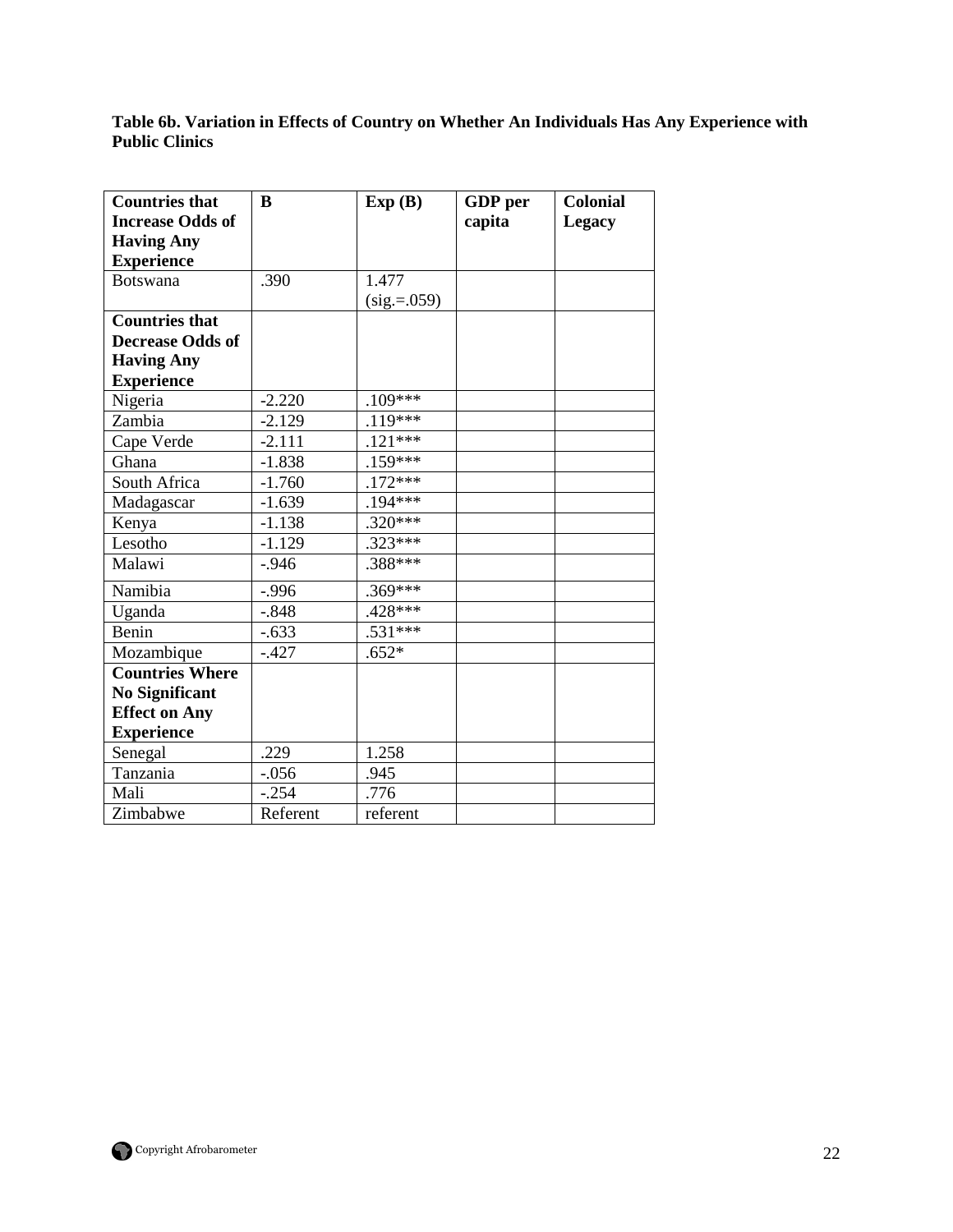## **Table 7a. Costs of Economic Reform for Those With or Without Experience with Public Schools**

|                                                               | Those with no<br>experience of public<br>schools | Those with some<br>experience with public<br>schools | Chi-square |
|---------------------------------------------------------------|--------------------------------------------------|------------------------------------------------------|------------|
| <b>Economic Policy has</b><br>hurt most and<br>benefited few. | 70%                                              | 67%                                                  | $23.4***$  |

**Table 7b. Costs of Economic Reform for Those With or Without Experience with Public Clinics** 

|                                                               | Those with no<br>experience of public<br>clinics | Those with some<br>experience with public<br>clinics | Chi-square |
|---------------------------------------------------------------|--------------------------------------------------|------------------------------------------------------|------------|
| <b>Economic Policy has</b><br>hurt most and<br>benefited few. | 70%                                              | 68%                                                  | $11.6***$  |

**Table 8a. Opinions on Whether to Continue Economic Reform for Those with or Without Experience with Public Schools** 

|                                                                                                      | Those with no<br>experience of public<br>schools | Those with some<br>experience with public<br>schools | Chi-square |
|------------------------------------------------------------------------------------------------------|--------------------------------------------------|------------------------------------------------------|------------|
| <b>Necessary to accept</b><br>some hardships now in<br>order for economy to<br>get better in future. | 62%                                              | 62%                                                  | .000       |

**Table 8b. Opinions on Whether to Continue Economic Reform for those With or Without Experience with Public Clinics** 

|                                                                                               | Those with no<br>experience of public<br>clinics | Those with some<br>experience with public<br>clinics | Chi-square |
|-----------------------------------------------------------------------------------------------|--------------------------------------------------|------------------------------------------------------|------------|
| Necessary to accept<br>some hardships now in<br>order for economy to<br>get better in future. | 64%                                              | 61%                                                  | $10.8**$   |

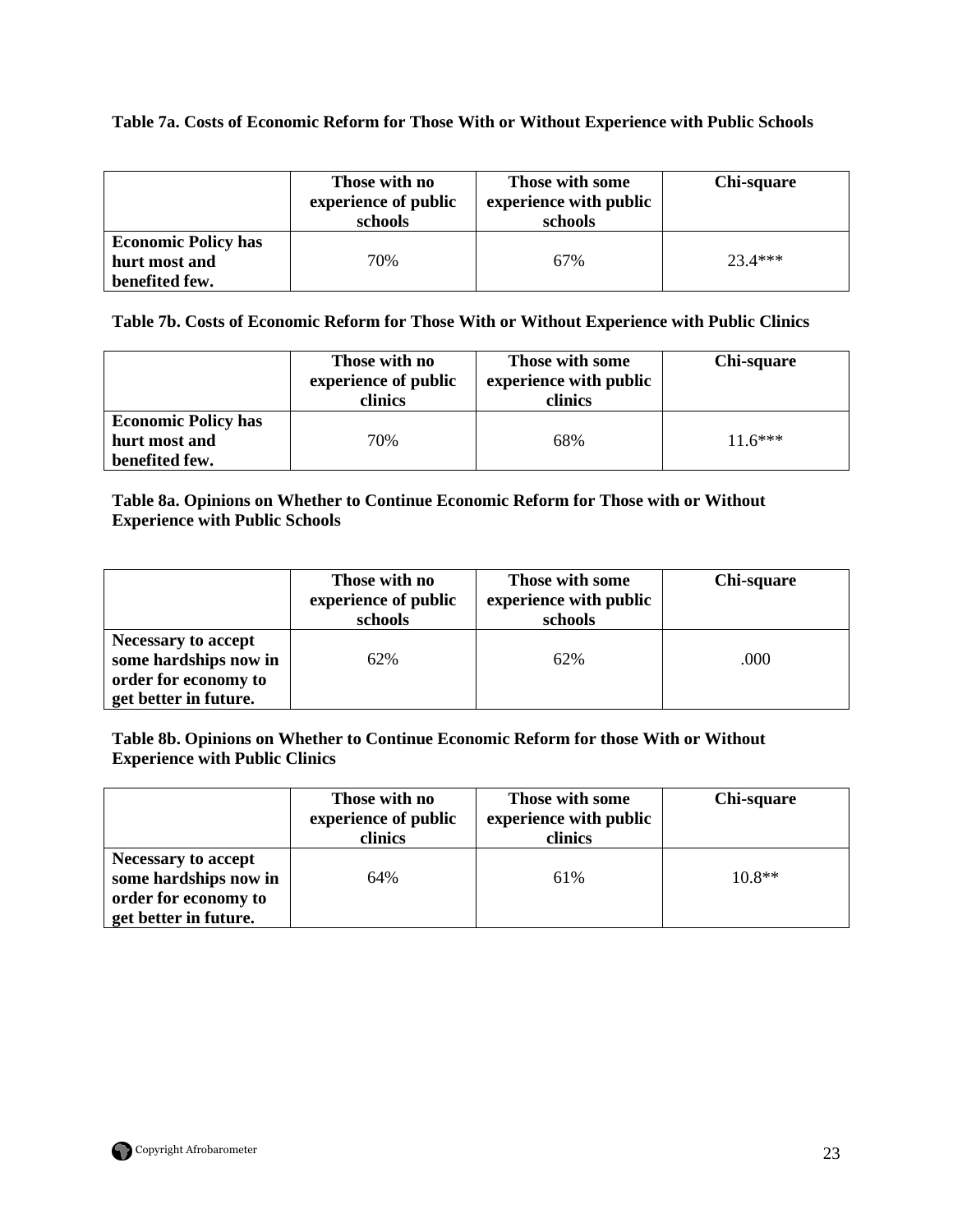| <b>Variable</b>        | B            | Exp(B)     |
|------------------------|--------------|------------|
|                        |              |            |
| <b>Experience with</b> | .416         | $1.515***$ |
| public schools         |              |            |
| Age                    | .529         | $1.697***$ |
| <b>Rural</b>           | $-.315$      | .730***    |
| <b>Education level</b> | .306         | 1.358***   |
| Female                 | .232         | $1.261***$ |
|                        |              |            |
| Country                | [significant |            |
|                        | in 13 cases] |            |
| School in the area     | .028         | 1.029      |
| <b>Poverty</b>         | $-.017$      | .983       |

**Table 9a. Factors that Explain Whether Individuals Register to Vote** 

**Table 9b. Factors that Explain Whether Individuals Register to Vote** 

| <b>Variable</b>        | B             | Exp(B)     |
|------------------------|---------------|------------|
|                        |               |            |
| <b>Experience with</b> | .133          | 1.142*     |
| public clinics         |               |            |
| Age                    | .559          | 1.749***   |
| <b>Rural</b>           | $-.328$       | .720***    |
| <b>Education level</b> | .333          | 1.395***   |
| Female                 | .217          | $1.242***$ |
|                        |               |            |
| Country                | [significant] |            |
|                        | in 13 cases]  |            |
| Clinic in the area     | $-.005$       | .995       |
| <b>Poverty</b>         | $-.020$       | .980       |

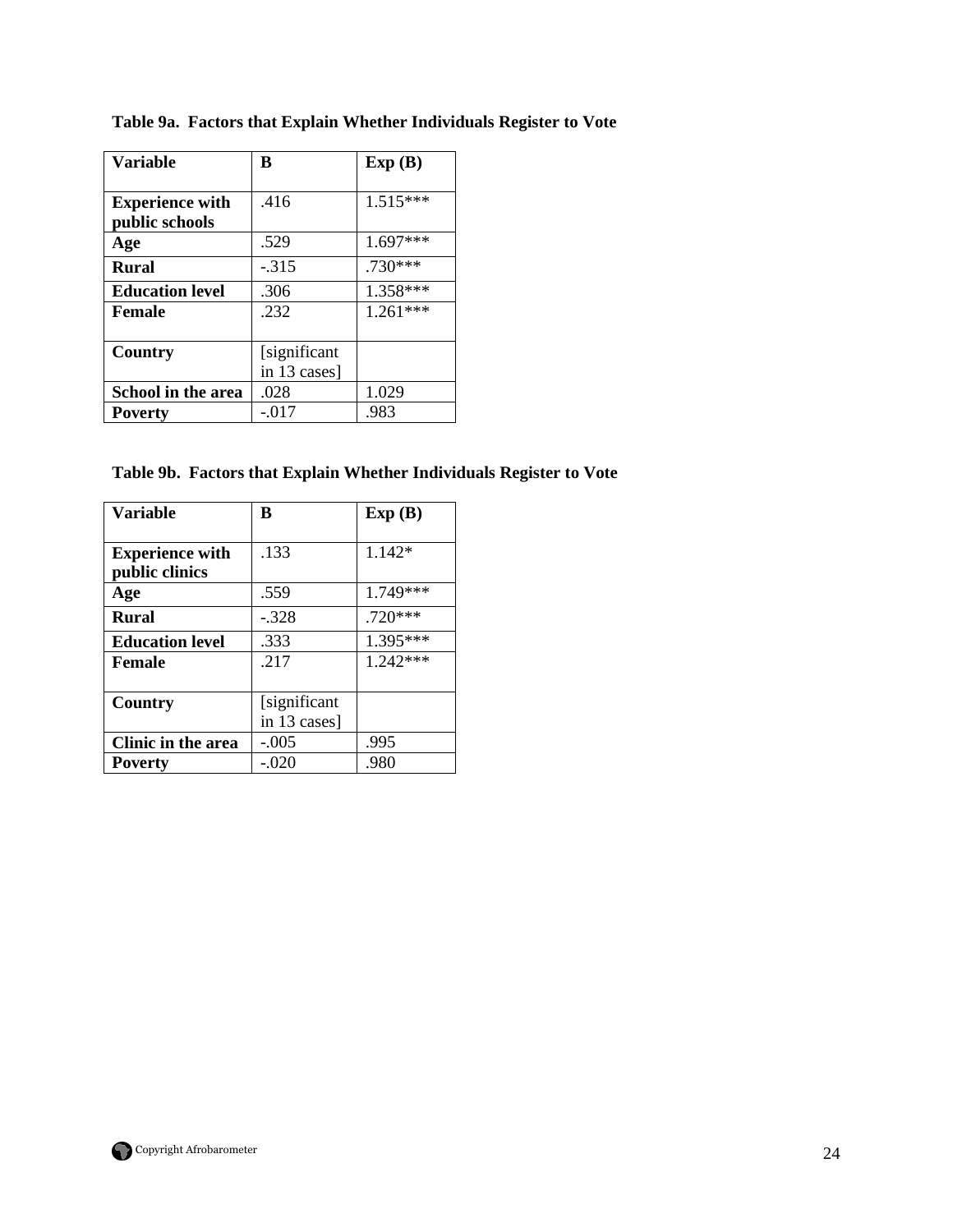| <b>Variable</b>        | B             | Exp(B)     |
|------------------------|---------------|------------|
|                        |               |            |
| <b>Experience with</b> | .245          | $1.277***$ |
| public schools         |               |            |
| Age                    | .242          | $1.274***$ |
| <b>Rural</b>           | $-112$        | .894       |
| <b>Education level</b> | $-.013$       | .987       |
| <b>Female</b>          | .182          | $1.200**$  |
|                        |               |            |
| Country                | [significant] |            |
|                        | in 9 cases]   |            |
| School in the area     | .062          | 1.064      |
| <b>Poverty</b>         | $-.023$       | .977       |

**Table 10a. Factors that Explain Whether Individuals Voted** 

**Table 10b. Factors that Explain Whether Individuals Voted** 

| <b>Variable</b>        | B            | Exp(B)     |
|------------------------|--------------|------------|
|                        |              |            |
| <b>Experience with</b> | .107         | 1.113      |
| public clinics         |              |            |
| Age                    | .243         | $1.275***$ |
| <b>Rural</b>           | $-115$       | .891       |
| <b>Education level</b> | .036         | 1.036      |
| Female                 | .133         | 1.142*     |
|                        |              |            |
| Country                | [significant |            |
|                        | in 9 cases]  |            |
| Clinic in the area     | $-.032$      | .969       |
| <b>Poverty</b>         | .008         | 1.008      |

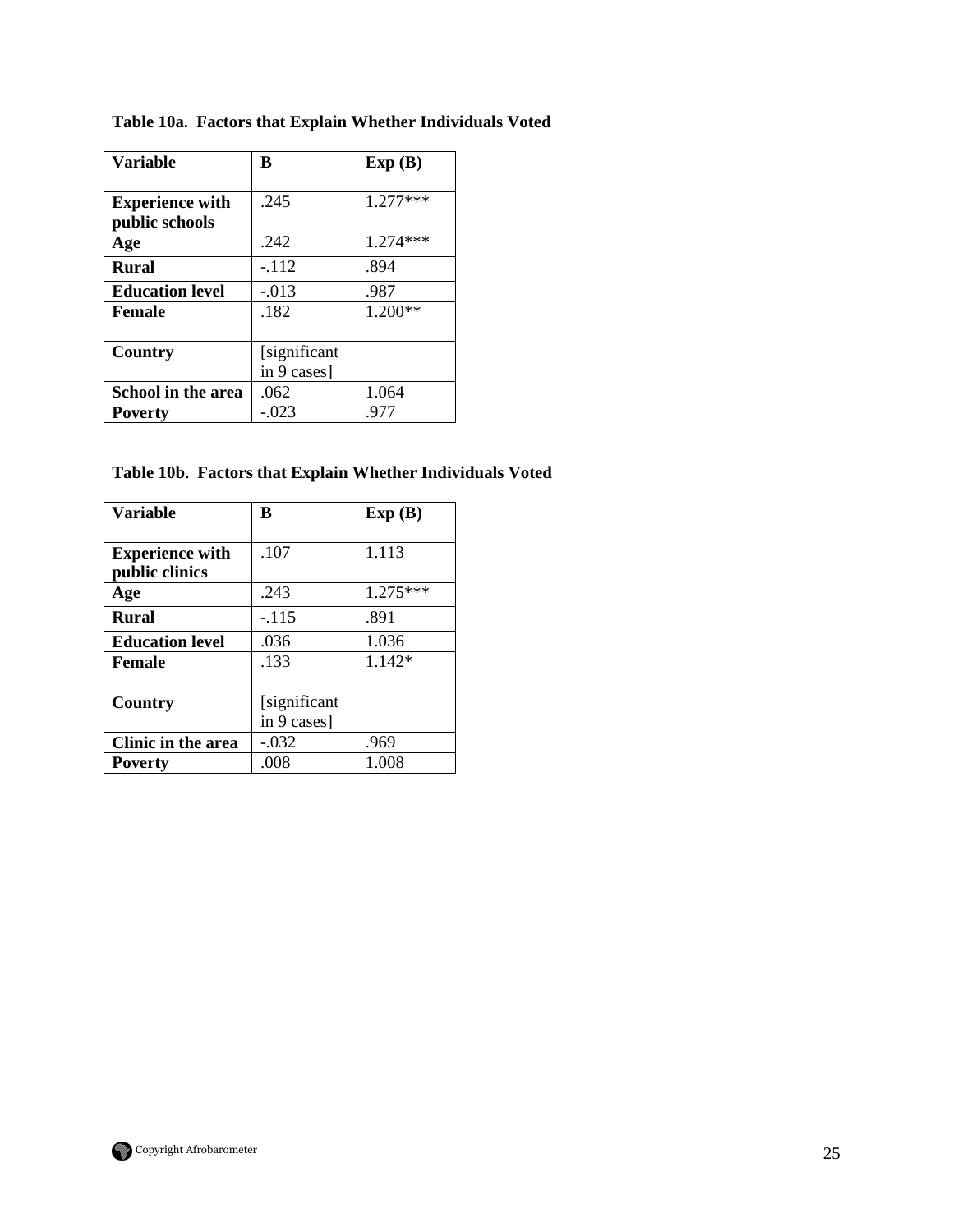| <b>Variable</b>           | B            | Exp(B)     |
|---------------------------|--------------|------------|
|                           |              |            |
| <b>Experience with</b>    | .409         | $1.505***$ |
| public schools            |              |            |
| Age                       | .148         | $1.160***$ |
| <b>Rural</b>              | $-.268$      | $.765***$  |
| <b>Education level</b>    | .382         | $1.465***$ |
| <b>Female</b>             | .432         | $1.541***$ |
|                           |              |            |
| <b>Poverty</b>            | .079         | 1.082***   |
| <b>School in the area</b> | .167         | $1.182***$ |
| Country                   | [not         |            |
|                           | significant] |            |

**Table 11a. Factors that Explain Whether Individuals Contacted Any Political Leader Over the Past Year** 

|           | Table 11b. Factors that Explain Whether Individuals Contacted Any Political Leader Over the |  |  |
|-----------|---------------------------------------------------------------------------------------------|--|--|
| Past Year |                                                                                             |  |  |

| <b>Variable</b>        | B            | Exp(B)     |
|------------------------|--------------|------------|
|                        |              |            |
| <b>Experience with</b> | .482         | $1.622***$ |
| public clinics         |              |            |
| Age                    | .161         | $1.174***$ |
| <b>Rural</b>           | $-.300$      | $.741***$  |
| <b>Education level</b> | .410         | 1.506***   |
| Female                 | .453         | $1.573***$ |
|                        |              |            |
| <b>Poverty</b>         | .077         | 1.081***   |
| Clinic in the area     | $-0.016$     | .984       |
| Country                | [not         |            |
|                        | significant] |            |

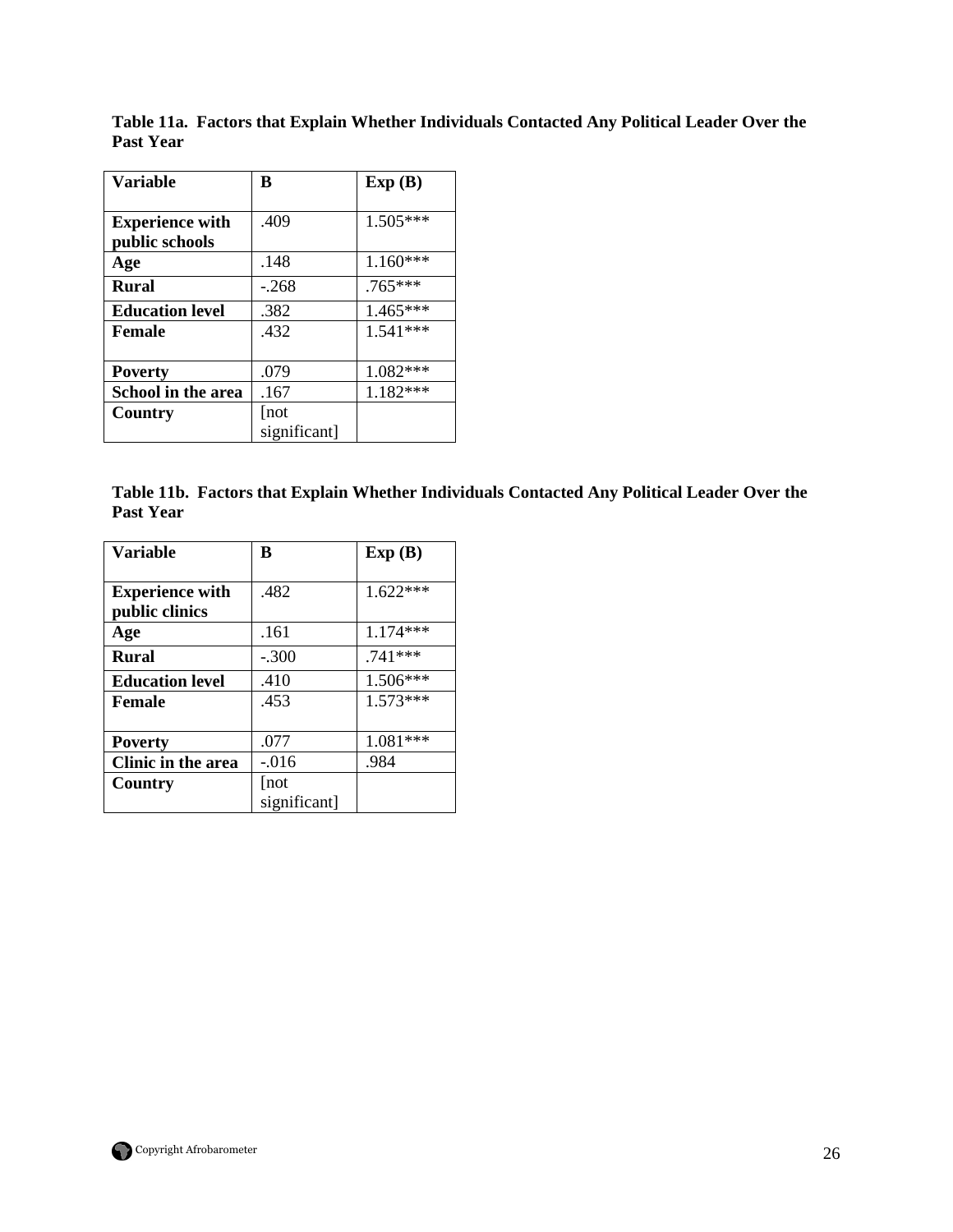## **Table 12. Experience with Public Schools and Clinics Associated with Increased Non-Electoral Political Participation in Groups**

| Someone with experience<br>with public schools and/or<br>clinics | More likely to | Attend community<br>meetings<br>Join others to raise an<br>1SSue<br>Demonstrate or protest<br>Discuss politics |
|------------------------------------------------------------------|----------------|----------------------------------------------------------------------------------------------------------------|
|------------------------------------------------------------------|----------------|----------------------------------------------------------------------------------------------------------------|

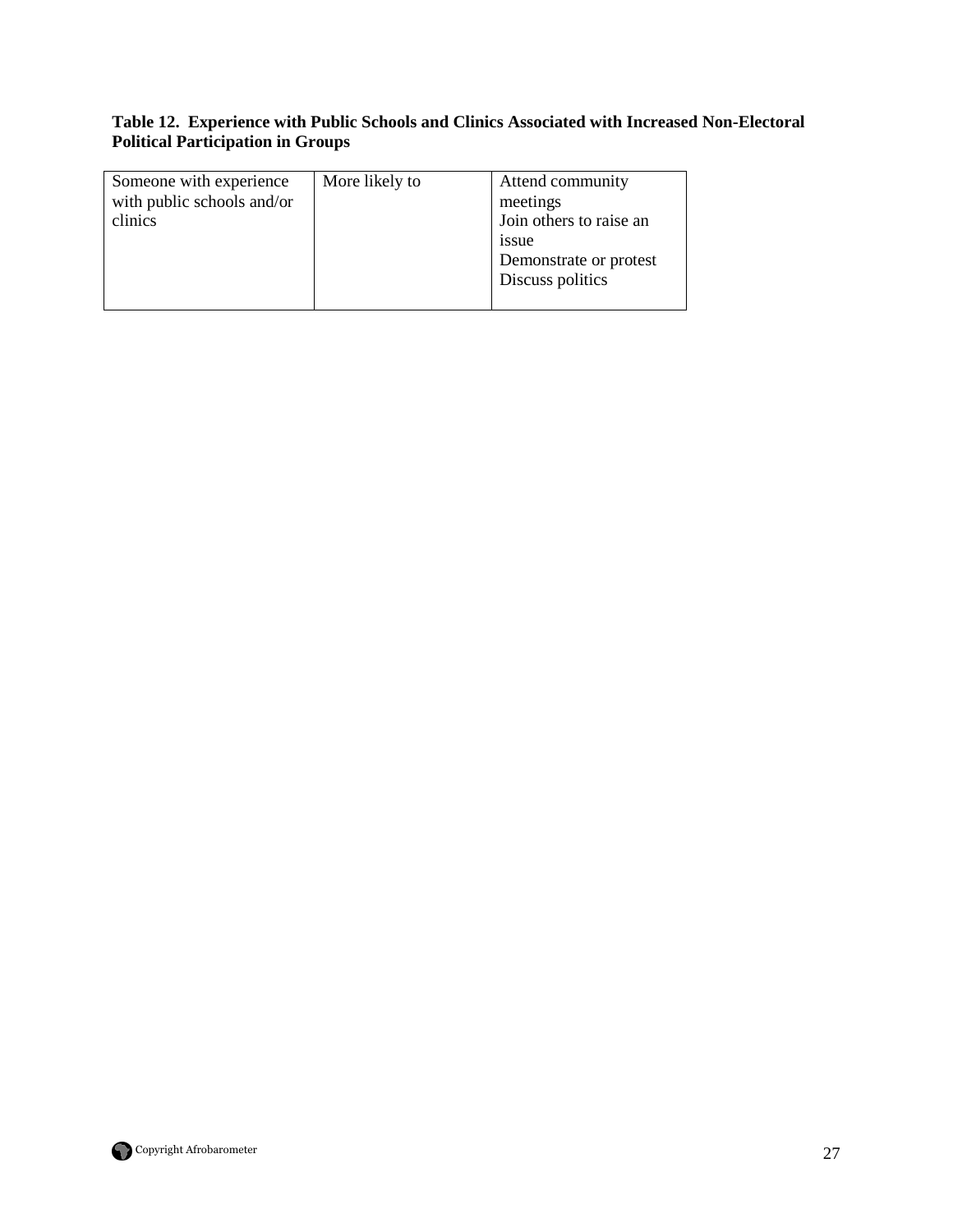#### **References**

Afrobarometer Network. 2003. "Poverty, Poverty Measurement, and Democracy in Southern Africa." Afrobarometer Briefing Paper No. 4, January 2003.

Alderson, Arthur and Francois Nielsen. 2002. "Globalization and the Great U-Turn: Income Inequality Trends in 16 OECD Countries." *American Journal of Sociology* 107 (5): 1244-99.

Bratton, Michael . 2006. "Poor People and Democratic Citizenship in Africa." Afrobarometer Working Paper No. 56, January 2006.

\_\_\_\_\_\_\_\_\_\_. 2007. "Are You Being Served?: Popular Satisfaction with Health and Education Services in Africa." Afrobarometer Working Paper No. 65, January 2007.

Callaghy, Thomas and John Ravenhill, eds. 1993. *Hemmed In: Responses to Africa's Economic Decline*. New York: Columbia University Press.

Campbell, Andrea. 2003. *How Policies Make Citizens: Senior Political Activism and the American Welfare State*. Princeton: Princeton University Press.

Dollar, David and Aart Kraay. 2002. "Growth is Good for the Poor." *Journal of Economic Growth* 7: 195-225.

Donaldson, M.S. ed. 1999. *Measuring the Quality of Health Care*. Washington, DC: National Academy Press.

Esping-Anderson, Gosta. 1990. *The Three Worlds of Welfare Capitalism*. Princeton: Princeton University Press.

Gelman, Andrew and Jennifer Hill. 2007. *Data Analysis Using Regression and Multilevel/Hierarchical Models*. New York: Cambridge University Press.

Ha, Eunyoung. "Globalization, Democracy, Government Ideology and Poverty." Paper presented at Midwest Political Science Association, Chicago, IL, April 12-15, 2007.

Hacker, Jacob. 2002. *The Divided Welfare State: The Battle Over Public and Private Social Benefits in the U.S.* New York: Cambridge University Press.

Higgins, Matthew and Jeffrey Williamson. 1999. "Explaining Inequality the World Round: Cohort Size, Kuznets Curves and Openness." NBER Working Chapter No. 7724. Cambridge, MA: National Bureau of Economic Research.

Huber, Evelyn and John D. Stephens. 2001. *Development and Crisis of the Welfare State: Parties and Policies in Global Markets*. Chicago: University of Chicago Press.

Iversen, Torben. 2005. *Capitalism, Democracy and Welfare*. New York: Cambridge University Press.

Kaufman, Robert and Alex Segura-Ubiergo. 2001. "Globalization, Domestic Politics, and Social Spending in Latin America: A Time-Series Cross Section Analysis, 1973-1997." *World Politics* 53 (July 2001): 553-87.

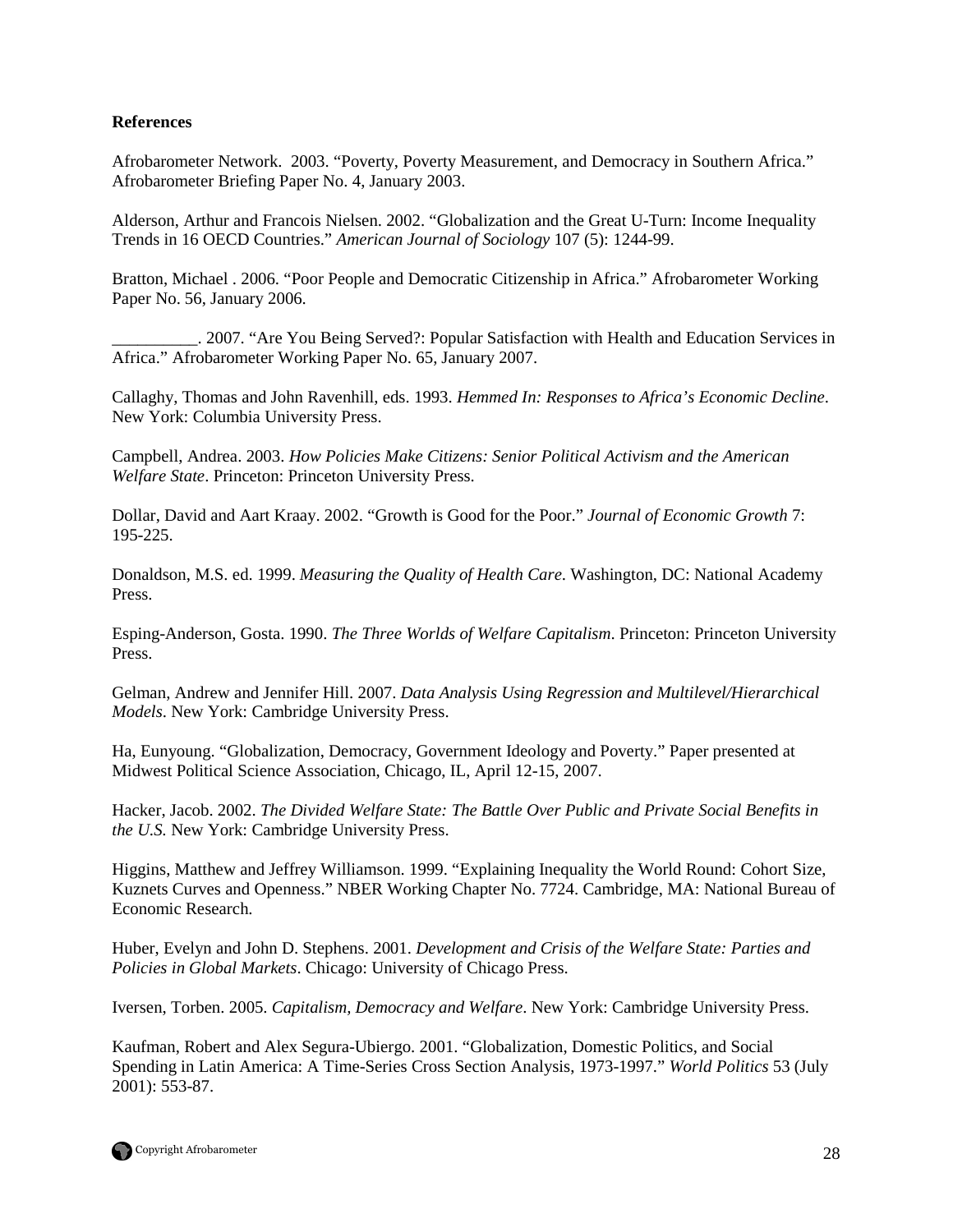Jonah Levy. 1999. *Toqueville's Revenge: State, Society and Economy in Contemporary France*. Cambridge, MA: Harvard University Press.

Kasza, Greg. 2006. *One World of Welfare: Japan in Comparative Perspective*. Ithaca: Cornell University Press.

Logan, Carolyn and Michael Bratton. 2006. "Voters but not yet Citizens: The Weak Demand for Political Accountability in Africa's Unclaimed Democracies." Afrobarometer Working Paper No. 63, September 2006.

Luke, Douglas. 2004. *Multilevel Modeling*. Sage University Papers Series in Quantitative Applications in the Social Sciences, Series 07-143. Thousand Oaks: Sage Publications.

Lynch, Julia. 2006. *Age in the Welfare State: The Origins of Social Spending on Pensioners, Workers and Children*. New York: Cambridge University Press.

Mettler, Suzanne. 2005. *Soldiers to Citizens: The G.I. Bill and the Making of the Greatest Generation*. New York: Oxford University Press.

Mettler, Suzanne and Joe Soss. 2004. "The Consequences of Public Policy for Democratic Citizenship: Bridging Policy Studies and Mass Politics." *Perspectives on Politics* 2 (March): 55-73.

Millman, M. ed. 1993. *Access to Health Care in America*. Washington, DC: National Academy Press.

Morris MacLean, Lauren. 2002. "Constructing a Social Safety Net in Africa: *Studies in Comparative International Development*.

\_\_\_\_\_\_\_\_\_\_. N.d. *Challenges to Reciprocity: The Politics of Globalization, Social Welfare and Citizenship in Africa*. Unpublished book manuscript.

Nelson, Joan, ed. 1990. *Economic Crisis and Policy Choice: The Politics of Economic Adjustment in the Third World*. Princeton: Princeton University Press.

Penchansky R, Thomas JW. 1981. "The Concept of Access: Definition and Relationship to Consumer Satisfaction." *Medical Care*19(2):127–40.

Pierson, Paul. 1994. *Dismantling the Welfare State?: Reagan, Thatcher and the Politics of Retrenchment*. Cambridge: Cambridge University Press.

Polanyi, Karl. 1944. *The Great Transformation: The Political and Economic Origins of Our Time*. Boston: Beacon Press.

Rudra, Nita. 2002. "Globalization and the Decline of the Welfare State in Less Developed Countries." *International Organization* (Spring 2002): 411-445.

Skocpol, Theda. 1992. *Protecting Soldiers and Mothers: The Political Origins of Social Policy in the United States*. Cambridge, MA: Belknap Press of Harvard University Press.

Snijders, Tom A.B. and Roel J. Bosker. 1999. *Multilevel Analysis: An Introduction to Basic and Advanced Multilevel Modeling*. Thousand Oaks: Sage Publications.

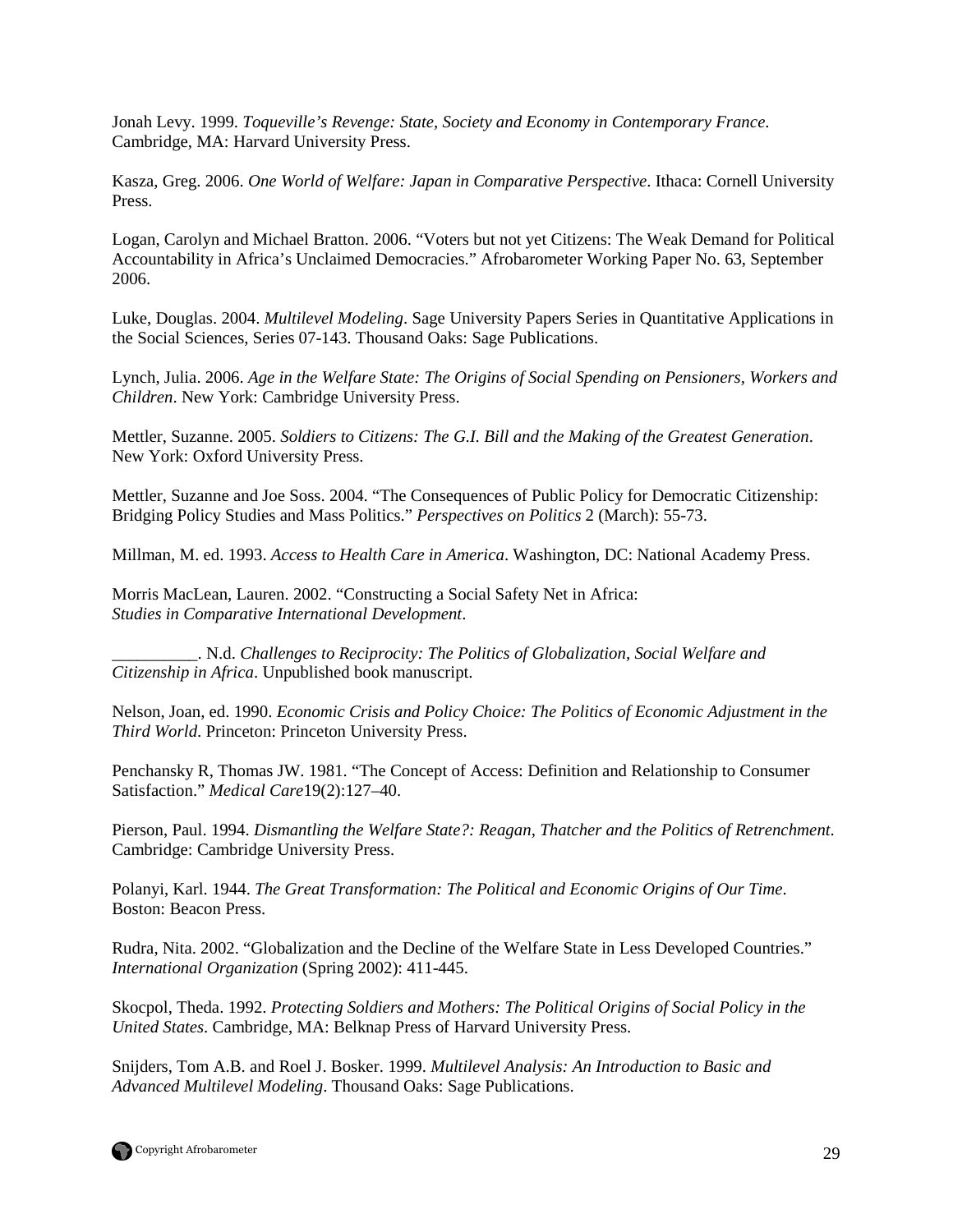Soss, Joee and Sanford Schram. A Public Transformed? Welfare Reform as Policy Feedback. *American Political Science Review* 101 (1): 111-127.

Van de Walle, Nicolas. 2001. *African Economies and the Politics of Permanent Crisis, 1979-1999*. New York: Cambridge University Press.

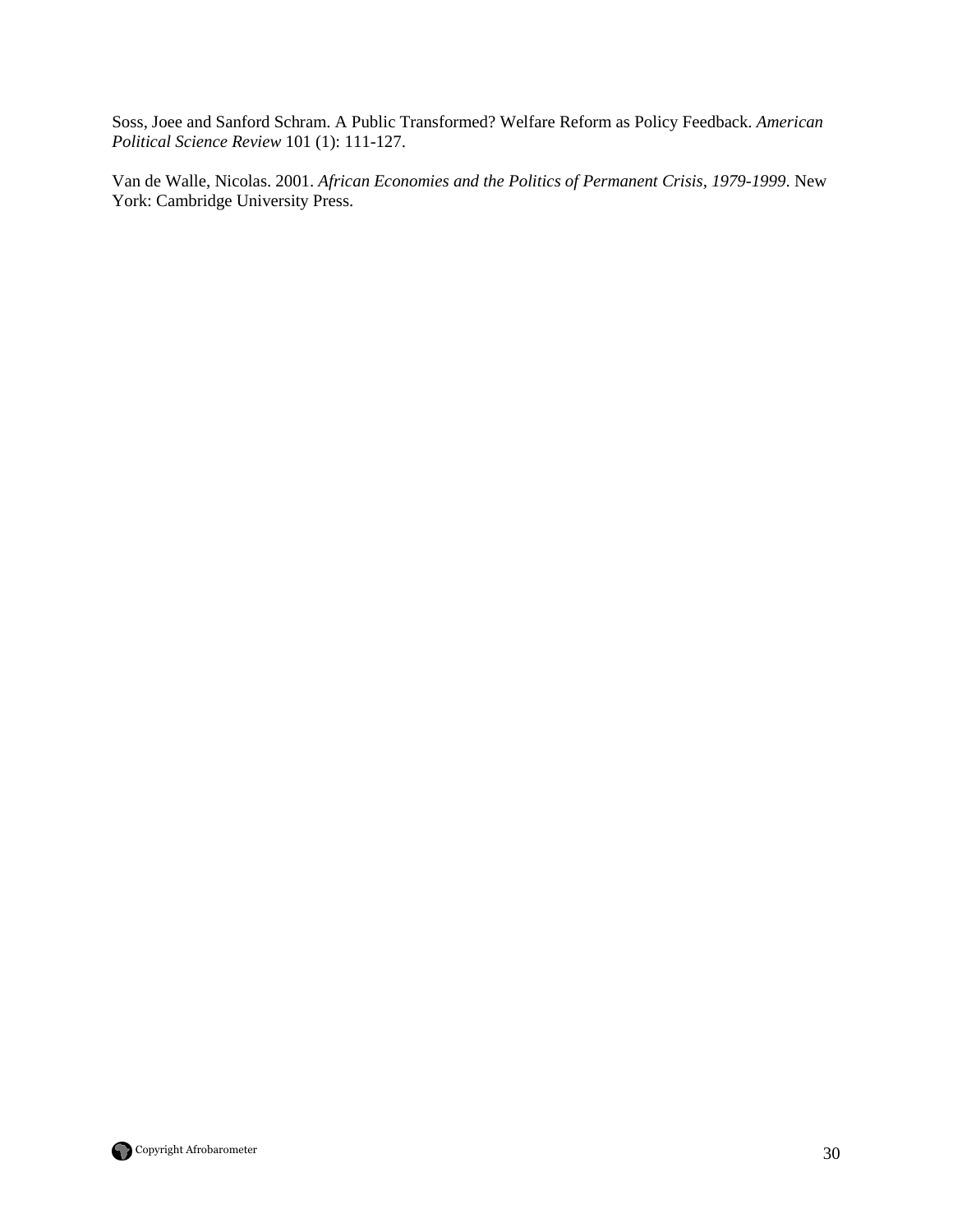#### *Publications List*

#### *AFROBAROMETER WORKING PAPERS*

- No.73 McLean, Lauren Morris. "The Micro-Dynamics of Welfare State Retrenchment and the Implications for Citizenship in Africa." 2007.
- No.72 Ferree, Karen and Jeremy Horowitz. "Identity Voting and the Regional Census in Malawi." 2007.
- No.71 Cho, Wonbin and Matthew F. Kirwin. "A Vicious Circle of Corruption and Mistrust in Institutions in sub-Saharan Africa: A Micro-level Analysis." 2007.
- No.70 Logan, Carolyn, Thomas P. Wolf and Robert Sentamu. "Kenyans and Democracy: What Do They Really Want From It Anyway?" 2007.
- No.69 Uslaner, Eric. "Corruption and the Inequality Trap in Africa." 2007.
- No.68 Lewis, Peter. "Identity, Institutions and Democracy in Nigeria." 2007.
- No.67 Mattes, Robert. "Public Opinion Research in Emerging Democracies: Are the Processes Different?" 2007.
- No.66 Cho, Wonbin. "Ethnic Fractionalization, Electoral Institutions, and Africans' Political Attitudes." 2007.
- No.65 Bratton, Michael. "Are You Being Served? Popular Satisfaction with Health and Education Services in Africa." 2006.
- No.64 Fernandez, Kenneth E. and Michelle Kuenzi. "Crime and Support for Democracy: Revisiting Modernization Theory." 2006.
- No.63 Bratton, Michael and Carolyn Logan. "Voters But Not Yet Citizens: The Weak Demand for Vertical Accountability in Africa's Unclaimed Democracies." 2006.
- No.62 Bratton, Michael and Mxolisi Sibanyoni. "Delivery or Responsiveness? A Popular Scorecard of Local Government Performance in South Africa." 2006.
- No.61 The Afrobarometer Network. "Citizens and the State in Africa: New Results From Afrobarometer Round 3." 2006.
- No.60 The Afrobarometer Network. "Where is Africa going? Views From Below: A Compendium of Trends in Public Opinion in 12 African Countries, 1999-2006." 2006.
- No.59 Bratton, Michael and Eldred Masunungure. "Popular Reactions to State Repression: Operation Murambatsvina in Zimbabwe." 2006.
- No.58 Logan, Carolyn and Michael Bratton. "The Political Gender Gap in Africa: Similar Attitudes, Different Behaviors." 2006.
- No.57 Evans, Geoffrey and Pauline Rose. "Support for Democracy in Malawi: Does Schooling Matter?" 2006.
- No.56 Bratton, Michael. "Poor People and Democratic Citizenship in Africa." 2006.
- No.55 Moehler, Devra C. "Free and Fair or Fraudulent and Forged: Elections and Legitimacy in Africa." 2005.
- No.54 Stasavage, David. "Democracy and Primary School Attendance: Aggregate and Individual Level Evidence from Africa." 2005.

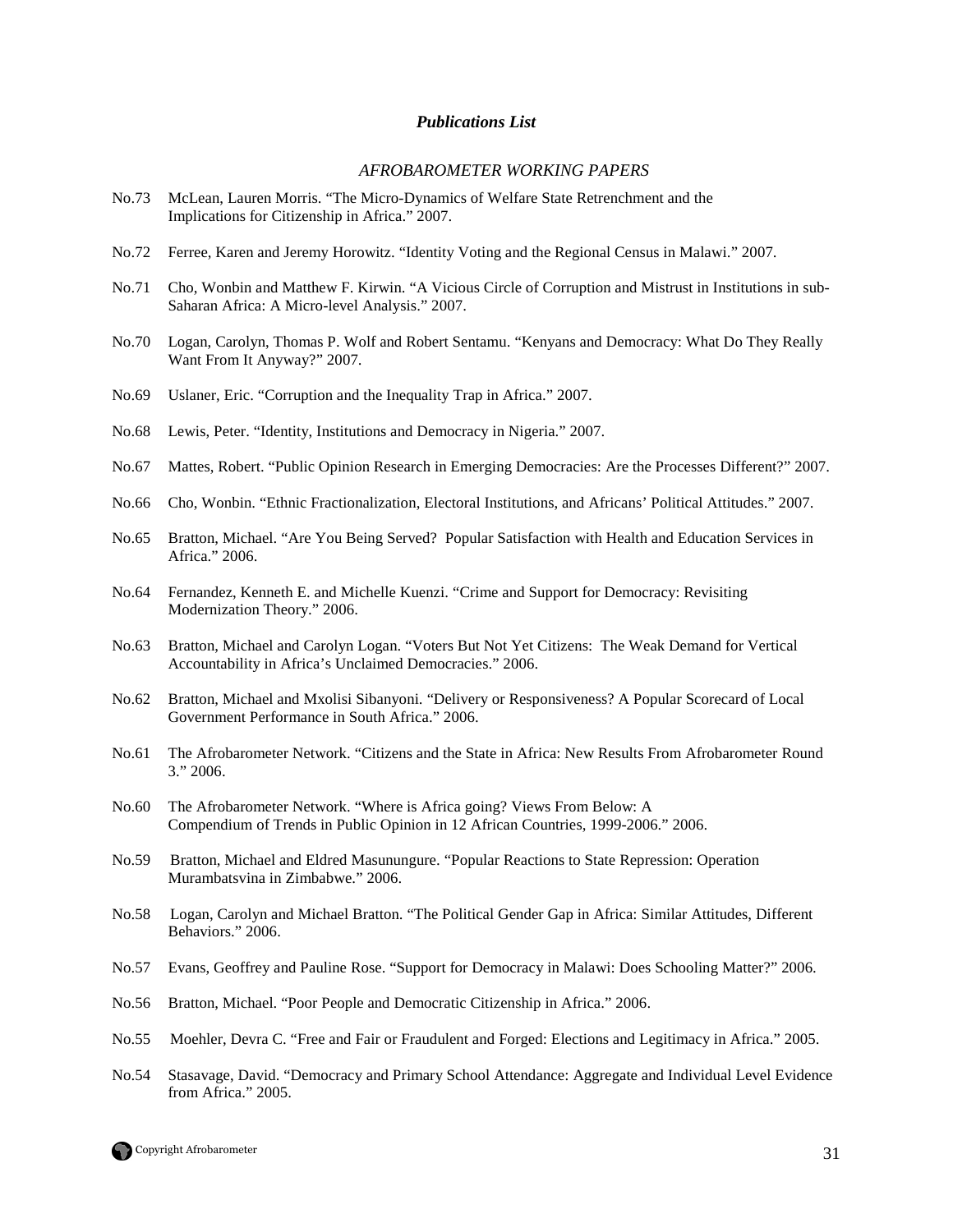- No. 53 Reis, Deolinda, Francisco Rodrigues and Jose Semedo. " Atitudes em Relação à Qualidade da Democracia em Cabo Verde." 2005.
- No. 52 Lewis, Peter and Etannibi Alemika. "Seeking the Democratic Dividend: Public Attitudes and Attempted Reform in Nigeria." 2005.
- No. 51 Kuenzi, Michelle and Gina Lambright. "Who Votes in Africa? An Examination of Electoral Turnout in 10 African Countries." 2005.
- No.50 Mattes, Robert and Doh Chull Shin. "The Democratic Impact of Cultural Values in Africa and Asia: The Cases of South Korea and South Africa." 2005.
- No.49 Cho, Wonbin and Michael Bratton. "Electoral Institutions, Partisan Status, and Political Support: A Natural Experiment from Lesotho." 2005.
- No.48 Bratton, Michael and Peter Lewis. "The Durability of Political Goods? Evidence from Nigeria's New Democracy." 2005.
- No.47 Keulder, Christiaan and Tania Wiese. "Democracy Without Democrats? Results from the 2003 Afrobarometer Survey in Namibia." 2005.
- No.46 Khaila, Stanley and Catherine Chibwana. "Ten Years of Democracy in Malawi: Are Malawians Getting What They Voted For?" 2005.
- No.45 Schedler, Andreas and Rodolfo Sarsfield. "Democrats with Adjectives: Linking Direct and Indirect Measures of Democratic Support." 2004.
- No.44 Bannon, Alicia, Edward Miguel, and Daniel N. Posner. "Sources of Ethnic Identification in Africa." 2004.
- No.43 Bratton, Michael. "State Building and Democratization in Sub-Saharan Africa: Forwards, Backwards, or Together?" 2004.
- No.42 Chikwanha, Annie, Tulani Sithole, and Michael Bratton. "The Power of Propaganda: Public Opinion in Zimbabwe, 2004." 2004.
- No.41 Mulenga, Chileshe L., Annie Barbara Chikwanha, and Mbiko Msoni. "Satisfaction with Democracy and Performance of the New Deal Government: Attitudes and Perceptions of Zambians." 2004.
- No.40 Ferree, Karen E. "The Micro-Foundations of Ethnic Voting: Evidence from South Africa." 2004.
- No.39 Cho, Wonbin. "Political Institutions and Satisfaction with Democracy in Sub-Saharan Africa." 2004.
- No.38 Mattes, Robert. "Understanding Identity in Africa: A First Cut." 2004.
- No.37 Leysens, Anthony J. "Marginalisation in Southern Africa: Transformation from Below?" 2004.
- No.36 Sall, Babaly and Zeric Kay Smith, with Mady Dansokho. "Libéralisme, Patrimonialisme ou Autoritarisme Atténue : Variations autour de la Démocratie Sénégalaise." 2004.
- No.35 Coulibaly, Massa and Amadou Diarra. "Démocratie et légtimation du marché: Rapport d'enquête Afrobaromètre au Mali, décembre 2002." 2004.
- No.34 The Afrobarometer Network. "Afrobarometer Round 2: Compendium of Results from a 15-Country Survey." 2004.

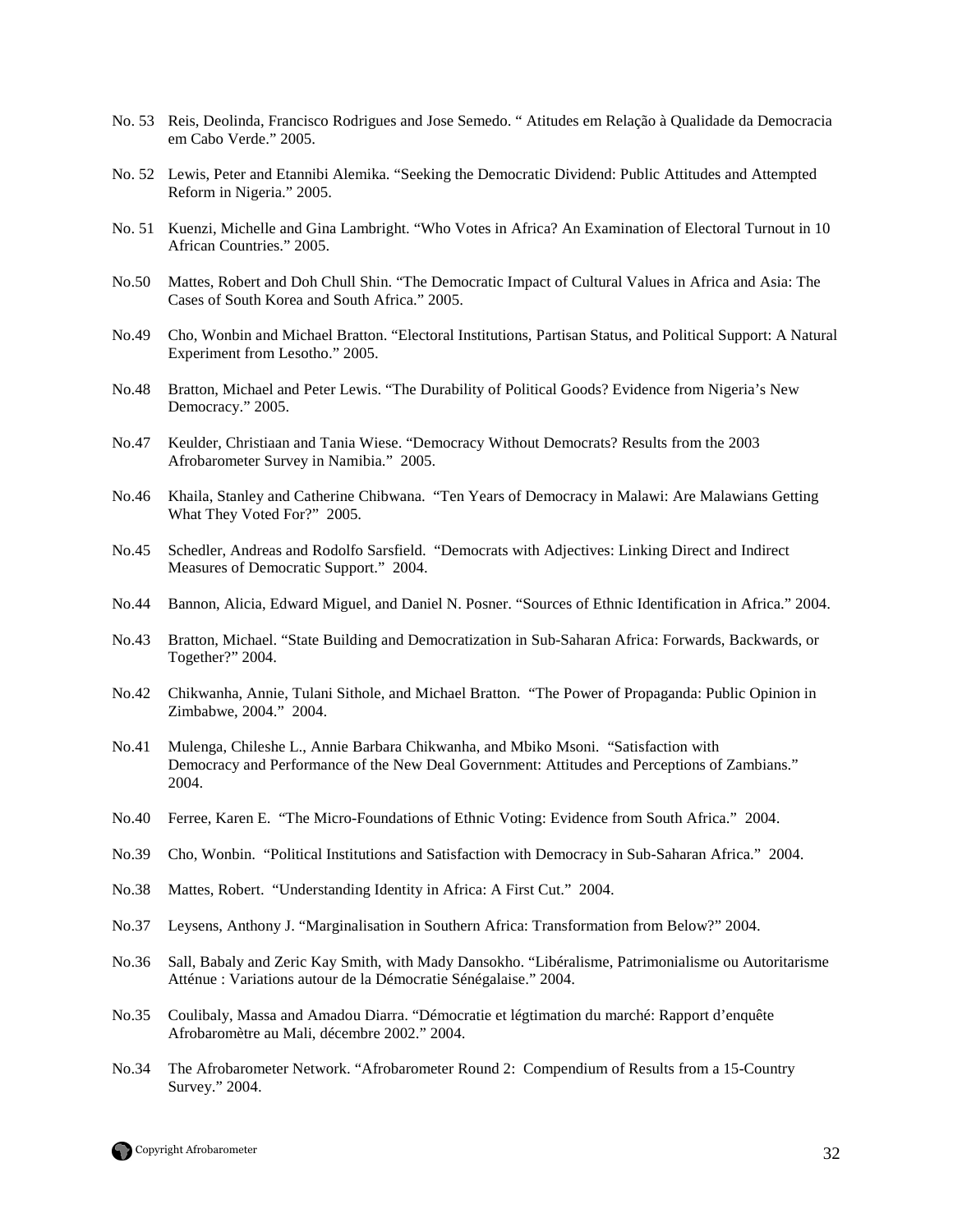- No.33 Wolf, Thomas P., Carolyn Logan, and Jeremiah Owiti. "A New Dawn? Popular Optimism in Kenya After the Transition." 2004.
- No.32 Gay, John and Robert Mattes. "The State of Democracy in Lesotho." 2004.
- No.31 Mattes, Robert and Michael Bratton. "Learning about Democracy in Africa: Awareness, Performance, and Experience." 2003
- No.30 Pereira, Joao, Ines Raimundo, Annie Chikwanha, Alda Saute, and Robert Mattes. "Eight Years of Multiparty Democracy in Mozambique: The Public's View." 2003
- No.29 Gay, John. "Development as Freedom: A Virtuous Circle?" 2003.
- No.28 Gyimah-Boadi, E. and Kwabena Amoah Awuah Mensah. "The Growth of Democracy in Ghana. Despite Economic Dissatisfaction: A Power Alternation Bonus?" 2003.
- No.27 Logan, Carolyn J., Nansozi Muwanga, Robert Sentamu, and Michael Bratton. "Insiders and Outsiders: Varying Perceptions of Democracy and Governance in Uganda." 2003.
- No.26 Norris, Pippa and Robert Mattes. "Does Ethnicity Determine Support for the Governing Party?" 2003.
- No.25 Ames, Barry, Lucio Renno and Francisco Rodrigues. "Democracy, Market Reform, and Social Peace in Cape Verde." 2003.
- No.24 Mattes, Robert, Christiaan Keulder, Annie B. Chikwana, Cherrel Africa and Yul Derek Davids. "Democratic Governance in South Africa: The People's View." 2003.
- No.23 Mattes, Robert, Michael Bratton and Yul Derek Davids. "Poverty, Survival, and Democracy in Southern Africa." 2003.
- No.22 Pereira, Joao C. G., Yul Derek Davids and Robert Mattes. "Mozambicans' Views of Democracy and Political Reform: A Comparative Perspective." 2003.
- No.21 Whiteside, Alan, Robert Mattes, Samantha Willan and Ryann Manning. "Examining HIV/AIDS in Southern Africa Through the Eyes of Ordinary Southern Africans." 2002.
- No.20 Lewis, Peter, Etannibi Alemika and Michael Bratton. "Down to Earth: Changes in Attitudes Towards Democracy and Markets in Nigeria." 2002.
- No.19 Bratton, Michael. "Wide but Shallow: Popular Support for Democracy in Africa." 2002.
- No.18 Chaligha, Amon, Robert Mattes, Michael Bratton and Yul Derek Davids. "Uncritical Citizens and Patient Trustees? Tanzanians' Views of Political and Economic Reform." 2002.
- No.17 Simutanyi, Neo. "Challenges to Democratic Consolidation in Zambia: Public Attitudes to Democracy and the Economy." 2002.
- No.16 Tsoka, Maxton Grant. "Public Opinion and the Consolidation of Democracy in Malawi." 2002.
- No.15 Keulder, Christiaan. "Public Opinion and Consolidation of Democracy in Namibia." 2002.
- No.14 Lekorwe, Mogopodi, Mpho Molomo, Wilford Molefe, and Kabelo Moseki. "Public Attitudes Toward Democracy, Governance, and Economic Development in Botswana." 2001.
- No.13 Gay, John and Thuso Green. "Citizen Perceptions of Democracy, Governance, and Political Crisis in Lesotho." 2001.